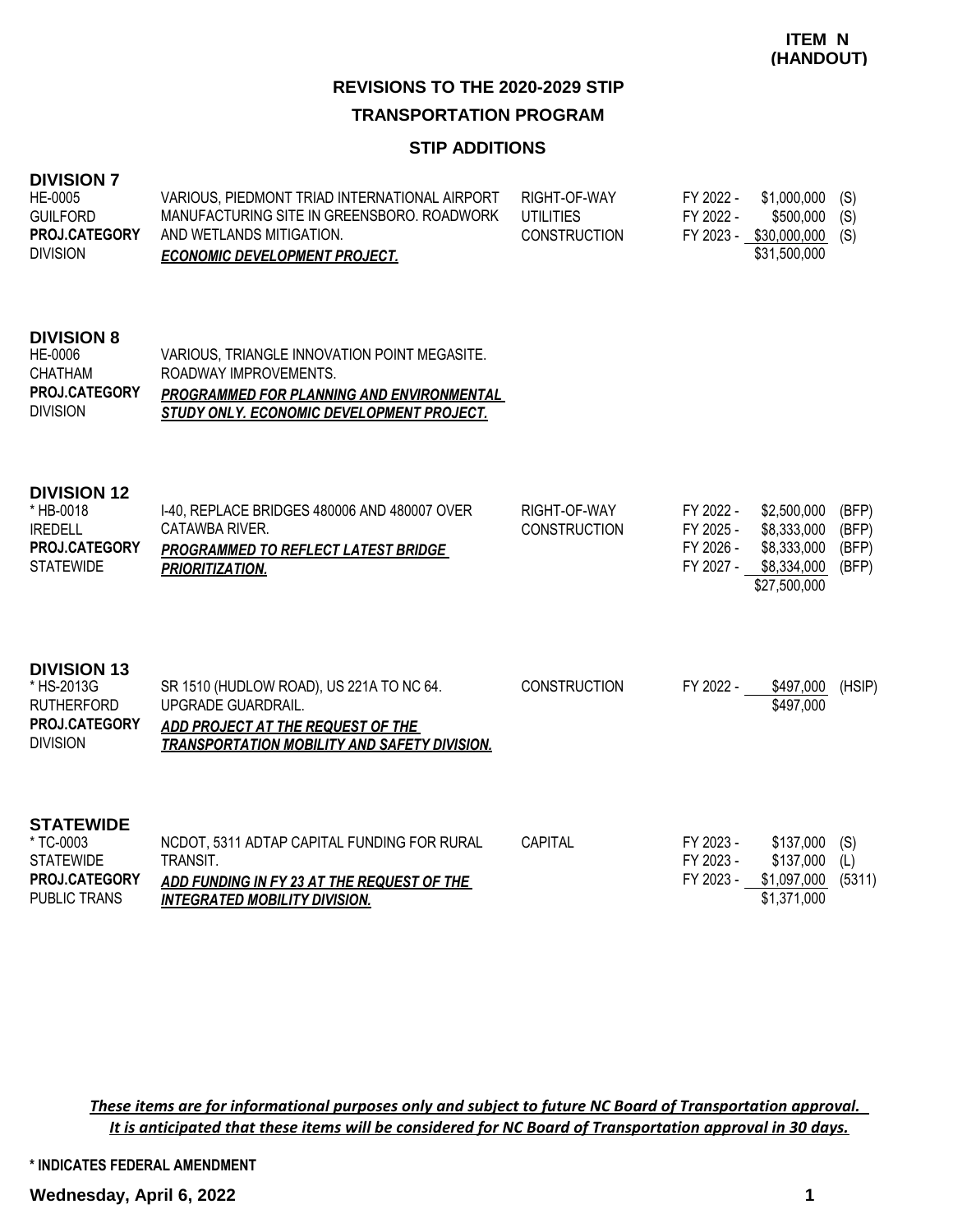**REVISIONS TO THE 2020-2029 STIP TRANSPORTATION PROGRAM**

#### **STIP ADDITIONS**

| <b>STATEWIDE</b><br>* TC-0026<br><b>STATEWIDE</b><br>PROJ.CATEGORY<br>PUBLIC TRANS | NCDOT, FEDERAL AMERICAN RESCUE PLAN (ARP)<br><b>FUNDS FOR CAPITAL</b><br>ADD FUNDING IN FY 23 AT THE REQUEST OF THE<br><b>INTEGRATED MOBILITY DIVISION.</b>                                                                                                                                                                                                                                             | <b>CAPITAL</b> | FY 2023 -                           | \$500,000<br>\$500,000                             | (ARP)                   |
|------------------------------------------------------------------------------------|---------------------------------------------------------------------------------------------------------------------------------------------------------------------------------------------------------------------------------------------------------------------------------------------------------------------------------------------------------------------------------------------------------|----------------|-------------------------------------|----------------------------------------------------|-------------------------|
| * TM-0002<br><b>STATEWIDE</b><br>PROJ.CATEGORY<br>PUBLIC TRANS                     | NCDOT - INTEGRATED MOBILITY DIVISION STATE<br>ADMINISTRATION - FUNDS TO SUPPORT THE IMD WITH<br>PROVIDING SUBRECIPIENT MONITORING AND<br>OVERSIGHT AND PROVIDE TECHNICAL ASSISTANCE IN<br>THE DEVELOPMENT OF PROJECTS AND PLANS FOR<br>SMALL URBAN AND RURAL AREAS.(5311<br>ADMIN/OPERATING/CAPITAL AND 5311(F)).<br>ADD FUNDING IN FY 23 AT THE REQUEST OF THE<br><b>INTEGRATED MOBILITY DIVISION.</b> | ADMINISTRATIVE | FY 2023 - \$3,950,000               | \$3,950,000                                        | (5311)                  |
| * TM-0004<br><b>STATEWIDE</b><br>PROJ.CATEGORY<br>PUBLIC TRANS                     | NCDOT - INTEGRATED MOBILITY DIVISION STATE<br>ADMINISTRATION - FUNDS TO SUPPORT THE IMD WITH<br>PROVIDING SUBRECIPIENT MONITORING AND<br>OVERSIGHT AND PROVIDE TECHNICAL ASSISTANCE IN<br>THE DEVELOPMENT OF PROJECTS AND PLANS FOR<br>SMALL URBAN AND RURAL AREAS.(5311 CAPITAL -<br>ADTAP)<br>ADD FUNDING IN FY 23 AT THE REQUEST OF THE<br><b>INTEGRATED MOBILITY DIVISION.</b>                      | ADMINISTRATIVE | FY 2023 -                           | \$150,000<br>\$150,000                             | (5311)                  |
| * TM-0023<br><b>STATEWIDE</b><br>PROJ.CATEGORY<br><b>PUBLIC TRANS</b>              | NCDOT - INTEGRATED MOBILITY DIVISION STATE<br>ADMINISTRATION - FUNDS TO SUPPORT THE IMD WITH<br>PROVIDING SUBRECIPIENT MONITORING AND<br>OVERSIGHT AND PROVIDE TECHNICAL ASSISTANCE IN<br>THE DEVELOPMENT OF PROJECTS AND PLANS FOR<br>ELDERLY AND DISABLED (5310 OPERATING/CAPITAL<br>PURCHASE SERVICE)<br>ADD FUNDING IN FY 23 AT THE REQUEST OF THE<br><b>INTEGRATED MOBILITY DIVISION.</b>          | ADMINISTRATIVE | FY 2023 - \$522,000                 | \$522,000                                          | (5310)                  |
| * TM-0038<br><b>STATEWIDE</b><br>PROJ.CATEGORY<br>PUBLIC TRANS                     | NCDOT-IMD STATE ADMINISTRATION - AMERICAN<br>RESCUE PLAN AND CORONA VIRUS RESPONSE AND<br>RELIEF SUPPLEMENTAL APPROPRIATIONS ACT FUND<br><b>TO SUPPORT</b><br>ADD FUNDING IN FY 23 AND FY 24 AT THE REQUEST<br>OF THE INTEGRATED MOBILITY DIVISION.                                                                                                                                                     | ADMINISTRATIVE | FY 2023 -<br>FY 2024 -<br>FY 2024 - | \$1,400,000<br>\$86,000<br>\$15,000<br>\$1,501,000 | (FEDT)<br>(S)<br>(FEDT) |

*These items are for informational purposes only and subject to future NC Board of Transportation approval. It is anticipated that these items will be considered for NC Board of Transportation approval in 30 days.*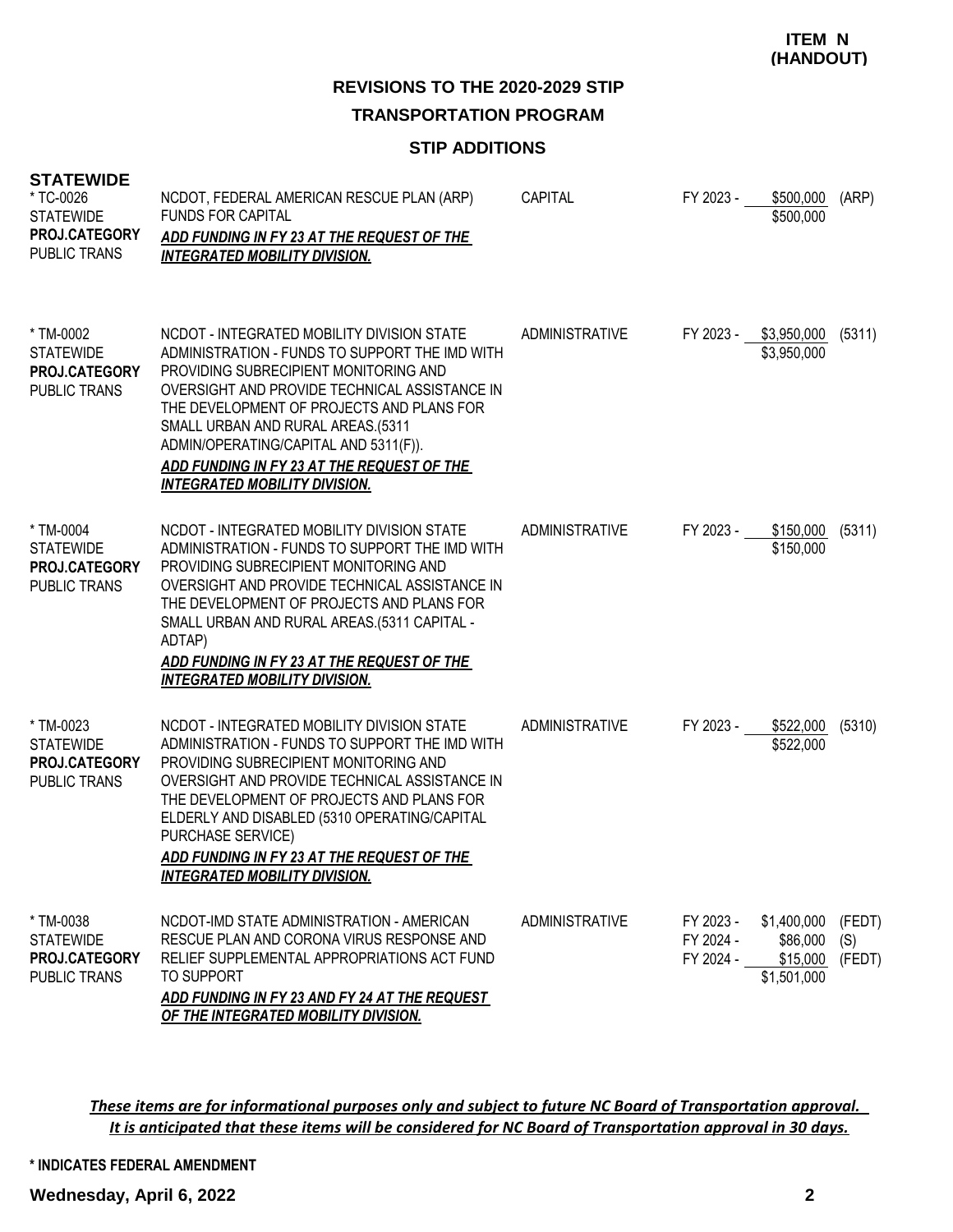# **REVISIONS TO THE 2020-2029 STIP**

#### **TRANSPORTATION PROGRAM**

#### **STIP ADDITIONS**

| <b>STATEWIDE</b><br>* TU-0011<br><b>STATEWIDE</b><br><b>PROJ.CATEGORY</b><br>PUBLIC TRANS | NCDOT - INTEGRATED MOBILITY DIVISION STATEWIDE<br>METROPOLITAN PLANNING (SECTION 5304) PROGRAM<br>FUNDS TO SUPPORT THE IMD URBAN TRANSIT<br>TECHNICAL ASSISTANCE ACTIVITIES<br>ADD FUNDING IN FY 23 AT THE REQUEST OF THE | ADMINISTRATIVE | FY 2023 - | \$370,000<br>\$370,000 | (5303) |
|-------------------------------------------------------------------------------------------|---------------------------------------------------------------------------------------------------------------------------------------------------------------------------------------------------------------------------|----------------|-----------|------------------------|--------|
|                                                                                           | INTEGRATED MOBILITY DIVISION.                                                                                                                                                                                             |                |           |                        |        |

#### **STIP MODIFICATIONS**

| <b>DIVISION 2</b><br>B-5614<br><b>BEAUFORT</b><br>PROJ.CATEGORY<br><b>DIVISION</b>                  | SR 1112 (MOUTH OF THE CREEK ROAD), REPLACE<br>BRIDGE 060009 OVER BLOUNTS CREEK.<br>TO ALLOW ADDITIONAL TIME FOR PERMITTING AND<br>TO OPTIMIZE LETTING AROUND MORATORIUM, DELAY<br><b>CONSTRUCTION FROM FY 22 TO FY 23.</b>                                                                         | RIGHT-OF-WAY<br><b>UTILITIES</b><br><b>CONSTRUCTION</b> | FY 2022 -<br>FY 2022 -<br>FY 2023 -<br>FY 2024 -<br>FY 2025 - | \$319,000<br>\$108,000<br>\$806,000<br>\$5,981,000<br>\$3,013,000<br>\$10,227,000 | (BGOFF)<br>(BGOFF)<br>(BGOFF)<br>(BGOFF)<br>(BGOFF) |
|-----------------------------------------------------------------------------------------------------|----------------------------------------------------------------------------------------------------------------------------------------------------------------------------------------------------------------------------------------------------------------------------------------------------|---------------------------------------------------------|---------------------------------------------------------------|-----------------------------------------------------------------------------------|-----------------------------------------------------|
| * HS-2002J<br><b>PITT</b><br>PROJ.CATEGORY<br><b>DIVISION</b>                                       | NC 33, NC 33 FROM US 13/NC 11 (MEMORIAL DRIVE) TO<br>DAUGHTRIDGE DRIVE IN GREENVILLE, INSTALL<br>MEDIAN ISLAND AND REVISE PAVEMENT MARKINGS.<br>ADD PROJECT BREAK AT THE REQUEST OF THE<br><b>TRANSPORTATION MOBILITY AND SAFETY DIVISION.</b>                                                     | <b>CONSTRUCTION</b>                                     | FY 2023 -                                                     | \$120,000<br>\$120,000                                                            | (HSIP)                                              |
| * HS-2002K<br><b>LENOIR</b><br>PROJ.CATEGORY<br><b>DIVISION</b>                                     | NC 11, NC 11 AT SR 1716 (HARVEY ROUSE ROAD), NC<br>11 AT NC 118/SR 1091 (GRIFTON-HUGO ROAD), AND NC<br>11 AT SR 1714 (CREEK ROAD). CONVERT MEDIAN<br>OPENINGS TO REDUCED CONFLICT INTERSECTIONS.<br>ADD PROJECT BREAK AT THE REQUEST OF THE<br><u>TRANSPORTATION MOBILITY AND SAFETY DIVISION.</u> | <b>UTILITIES</b><br><b>CONSTRUCTION</b>                 | FY 2023 -<br>FY 2023 -                                        | \$80,000<br>\$846,000<br>\$926,000                                                | (HSIP)<br>(HSIP)                                    |
| <b>DIVISION 3</b><br>* TU-0003<br><b>NEW HANOVER</b><br><b>PROJ.CATEGORY</b><br><b>PUBLIC TRANS</b> | STATEWIDE, H.O.P.E GRANT OPPORTUNITY FROM THE<br>FTA, DISCRETIONARY GRANT AWARDED BY FTA.<br>PLANNING AND DESIGN IN PREPARATION FOR<br>ELECTRIC VEHICLE DEPLOYMENT.<br>ADD FUNDING IN FY 23 AT THE REQUEST OF THE<br><b>INTEGRATED MOBILITY DIVISION.</b>                                          | <b>PLANNING</b>                                         | FY 2023 -<br>FY 2023 -                                        | \$20,000<br>\$80,000<br>\$100,000                                                 | (S)<br>(5303)                                       |

*These items are for informational purposes only and subject to future NC Board of Transportation approval. It is anticipated that these items will be considered for NC Board of Transportation approval in 30 days.*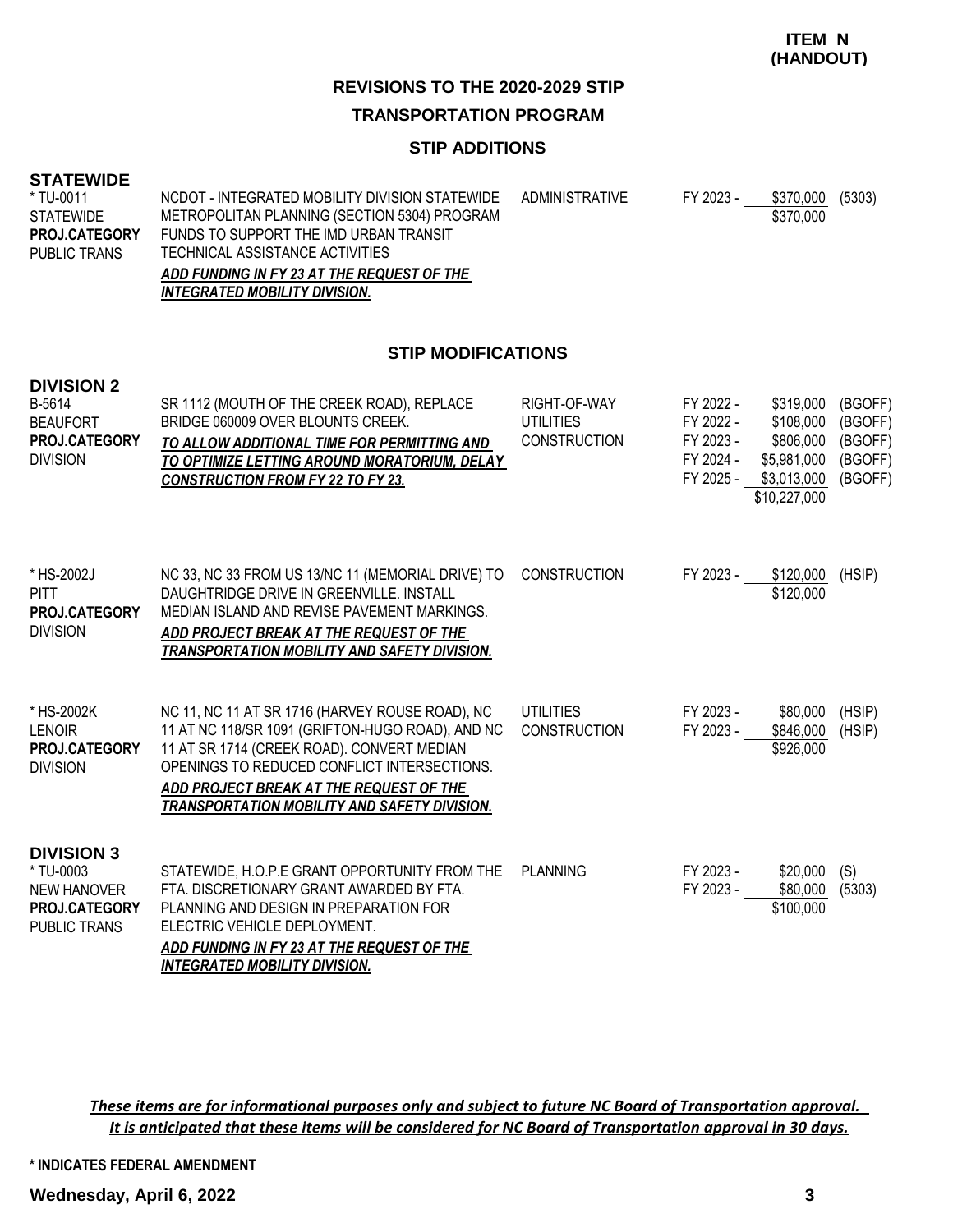# **REVISIONS TO THE 2020-2029 STIP TRANSPORTATION PROGRAM**

#### **STIP MODIFICATIONS**

| <b>DIVISION 3</b><br>U-5910<br><b>BRUNSWICK</b><br>PROJ.CATEGORY<br><b>DIVISION</b>        | VARIOUS, GRAND STRAND AREA TRANSPORTATION<br>STUDY METROPOLITAN PLANNING ORGANIZATION<br>PLANNING (PL) SUPPLEMENT.<br>AT THE REQUEST OF THE MPO, DELAY PLANNING<br><b>FROM FY 22 TO FY 23.</b>                                                                              | <b>PLANNING</b>                     | FY 2023 -<br>FY 2023 - | \$210,000<br>\$80,000<br>\$290,000 | (BGDA)<br>(L)    |
|--------------------------------------------------------------------------------------------|-----------------------------------------------------------------------------------------------------------------------------------------------------------------------------------------------------------------------------------------------------------------------------|-------------------------------------|------------------------|------------------------------------|------------------|
| <b>DIVISION 4</b><br>AV-5745<br><b>JOHNSTON</b><br><b>PROJ.CATEGORY</b><br><b>DIVISION</b> | JOHNSTON COUNTY AIRPORT (JNX), LAND<br>ACQUISITION & CLEARING PROJECT.<br><u>TO ALLOW ADDITIONAL TIME FOR PERMITTING,</u><br><b>DELAY CONSTRUCTION FROM FY 22 TO FY 23.</b>                                                                                                 | <b>CONSTRUCTION</b>                 | FY 2023 -              | \$335,000<br>\$335,000             | (T)              |
| * HS-2004N<br><b>NASH</b><br>PROJ.CATEGORY<br><b>DIVISION</b>                              | SR 1700 (OAK LEVEL ROAD), SR 1700 (OAK LEVEL<br>ROAD) AT SR 1603 (OLD CARRIAGE ROAD). REVISE<br>TRAFFIC SIGNAL.<br>ADD PROJECT BREAK AT THE REQUEST OF THE<br><b>TRANSPORTATION MOBILITY AND SAFETY DIVISION.</b>                                                           | <b>CONSTRUCTION</b>                 | FY 2022 -              | \$29,000<br>\$29,000               | (HSIP)           |
| * HS-2004O<br><b>WILSON</b><br><b>PROJ.CATEGORY</b><br><b>DIVISION</b>                     | SR 1320 (AIRPORT BOULEVARD), SR 1320 (AIRPORT<br>BOULEVARD) AT CHELSEA DRIVE AND SR 1320<br>(AIRPORT BOULEVARD) AT JETSTREAM DRIVE IN<br>WILSON. INSTALL TRAFFIC SIGNALS.<br>ADD PROJECT BREAK AT THE REQUEST OF THE<br><b>TRANSPORTATION MOBILITY AND SAFETY DIVISION.</b> | <b>CONSTRUCTION</b>                 | FY 2022 -              | \$241,000<br>\$241,000             | (HSIP)           |
| * TC-0011<br><b>JOHNSTON</b><br>PROJ.CATEGORY<br>PUBLIC TRANS                              | STATEWIDE, 5339(b) DISCRETIONARY GRANT FOR<br><b>FACILITY CONSTRUCTION</b><br>ADD FUNDING IN FY 23 AT THE REQUEST OF THE<br><b>INTEGRATED MOBILITY DIVISION.</b>                                                                                                            | <b>CONSTRUCTION</b>                 | FY 2023 -              | \$719,000<br>\$719,000             | (5339)           |
| <b>DIVISION 5</b><br>* HL-0008C<br><b>WAKE</b><br>PROJ.CATEGORY<br><b>EXEMPT</b>           | NC 50 (BENSON ROAD), SR 2812 (TIMBER DRIVE)<br><b>INTERSECTION IN GARNER. INTERSECTION</b><br><b>IMPROVEMENTS.</b><br><b>PROJECT BREAK ADDED AT THE REQUEST OF THE</b><br><b>CAPITAL AREA MPO.</b>                                                                          | RIGHT-OF-WAY<br><b>CONSTRUCTION</b> | FY 2022 -<br>FY 2023 - | \$75,000<br>\$525,000<br>\$600,000 | (BGBA)<br>(BGBA) |

*These items are for informational purposes only and subject to future NC Board of Transportation approval. It is anticipated that these items will be considered for NC Board of Transportation approval in 30 days.*

**\* INDICATES FEDERAL AMENDMENT**

**Wednesday, April 6, 2022 4**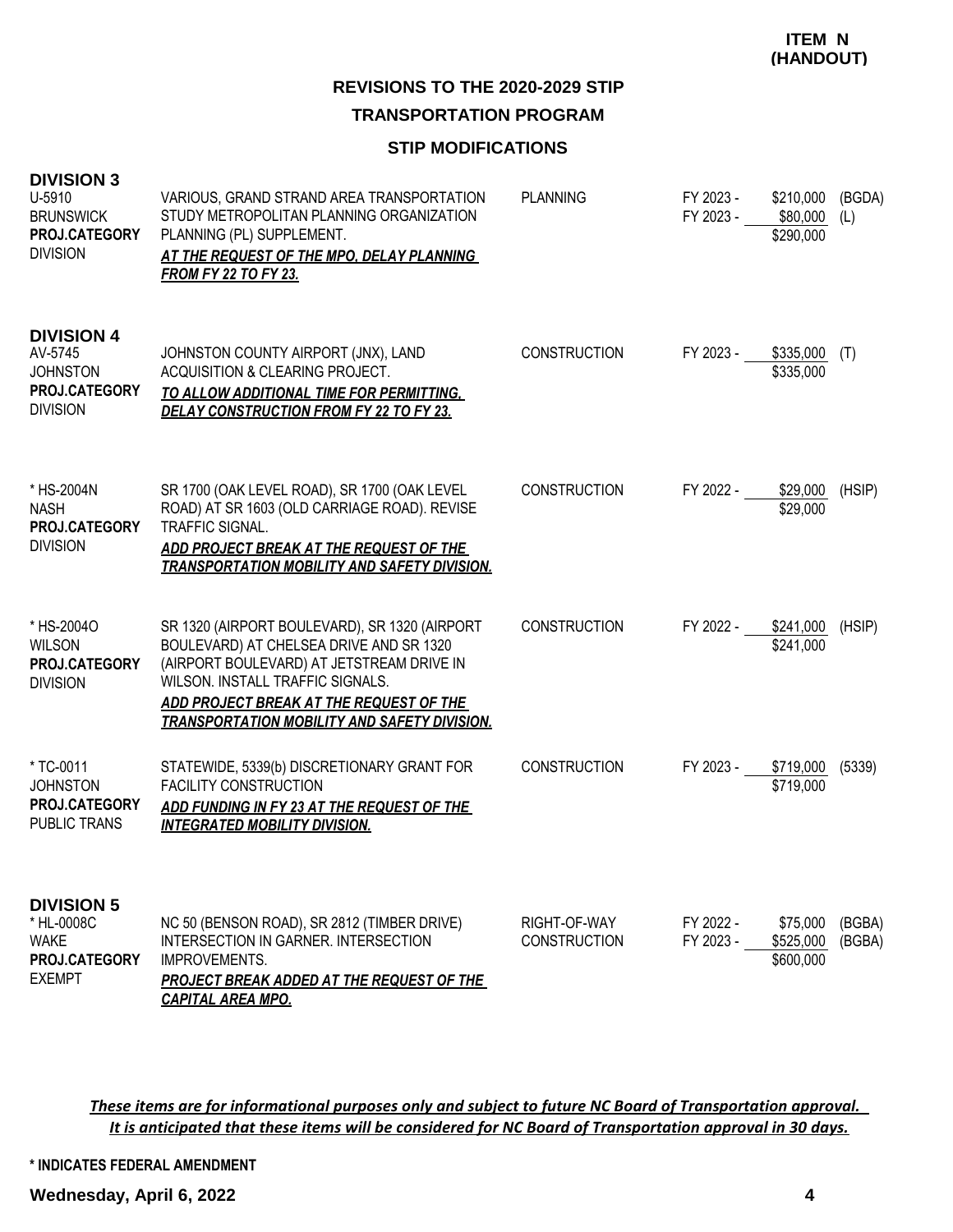#### **STIP MODIFICATIONS**

| <b>DIVISION 5</b><br>* HL-0008D<br><b>WAKE</b><br>PROJ.CATEGORY<br><b>EXEMPT</b> | SR 1152 (HOLLY SPRINGS ROAD), SR 1301 (SUNSET<br>LAKE ROAD) INTERSECTION IN HOLLY SPRINGS.<br><b>INTERSECTION IMPROVEMENTS.</b><br>PROJECT BREAK ADDED AT THE REQUEST OF THE<br><b>CAPITAL AREA MPO.</b>                           | RIGHT-OF-WAY<br>UTILITIES<br><b>CONSTRUCTION</b>        | FY 2023 -<br>FY 2024 -<br>FY 2025 - | \$400,000<br>\$200,000<br>\$1,750,000<br>\$2,350,000 | (BGBA)<br>(BGBA)<br>(BGBA) |
|----------------------------------------------------------------------------------|------------------------------------------------------------------------------------------------------------------------------------------------------------------------------------------------------------------------------------|---------------------------------------------------------|-------------------------------------|------------------------------------------------------|----------------------------|
| * HL-0008G<br><b>WAKE</b><br>PROJ.CATEGORY<br><b>EXEMPT</b>                      | SR 1375 (LAKE WHEELER ROAD), SR 1393 (HILLTOP-<br>NEEDMORE ROAD) INTERSECTION IN FUQUAY-<br>VARINA. INTERSECTION IMPROVEMENTS.<br>PROJECT BREAK ADDED AT THE REQUEST OF THE<br><b>CAPITAL AREA MPO.</b>                            | RIGHT-OF-WAY<br>UTILITIES<br><b>CONSTRUCTION</b>        | FY 2022 -<br>FY 2023 -<br>FY 2024 - | \$300,000<br>\$225,000<br>\$2,400,000<br>\$2,925,000 | (BGBA)<br>(BGBA)<br>(BGBA) |
| * HL-0008H<br><b>WAKE</b><br>PROJ.CATEGORY<br><b>EXEMPT</b>                      | SR 1371 / SR 1375 (LAKE WHEELER ROAD), SR 1375<br>(SIMPKINS ROAD) / NON-SYSTEM (SIMPKINS FARM<br>LANE) INTERSECTION. INTERSECTION<br>IMPROVEMENTS.<br><b>PROJECT BREAK ADDED AT THE REQUEST OF THE</b><br><b>CAPITAL AREA MPO.</b> | RIGHT-OF-WAY<br><b>UTILITIES</b><br><b>CONSTRUCTION</b> | FY 2022 -<br>FY 2023 -<br>FY 2024 - | \$250,000<br>\$175,000<br>\$1,750,000<br>\$2,175,000 | (BGBA)<br>(BGBA)<br>(BGBA) |
| * HL-0008L<br>WAKE<br>PROJ.CATEGORY<br><b>EXEMPT</b>                             | SR 1010 (TEN-TEN ROAD), SR 1386 (BELLS LAKE<br>ROAD), SR 1386 (GRAHAM NEWTON ROAD)<br>INTERSECTION. INTERSECTION IMPROVEMENTS.<br><b>PROJECT BREAK ADDED AT THE REQUEST OF THE</b><br><b>CAPITAL AREA MPO.</b>                     | RIGHT-OF-WAY<br><b>UTILITIES</b><br><b>CONSTRUCTION</b> | FY 2023 -<br>FY 2024 -<br>FY 2025 - | \$300,000<br>\$225,000<br>\$2,400,000<br>\$2,925,000 | (BGBA)<br>(BGBA)<br>(BGBA) |
| * HL-0008O<br>WAKE<br>PROJ.CATEGORY<br><b>EXEMPT</b>                             | NC-42, SR 2735 (JOHNSON ROAD) INTERSECTION.<br>INTERSECTION IMPROVEMENTS.<br><b>PROJECT BREAK ADDED AT THE REQUEST OF THE</b><br><b>CAPITAL AREA MPO.</b>                                                                          | RIGHT-OF-WAY<br>UTILITIES<br><b>CONSTRUCTION</b>        | FY 2023 -<br>FY 2024 -<br>FY 2025 - | \$175,000<br>\$125,000<br>\$1,300,000<br>\$1,600,000 | (BGBA)<br>(BGBA)<br>(BGBA) |
| * HL-0008P<br><b>WAKE</b><br>PROJ.CATEGORY<br><b>EXEMPT</b>                      | SR 1010 (TEN-TEN ROAD), NC 50 INTERSECTION.<br>INTERSECTION IMPROVEMENTS.<br>PROJECT BREAK ADDED AT THE REQUEST OF THE<br><b>CAPITAL AREA MPO.</b>                                                                                 | RIGHT-OF-WAY<br><b>UTILITIES</b><br><b>CONSTRUCTION</b> | FY 2023 -<br>FY 2024 -<br>FY 2025 - | \$250,000<br>\$175,000<br>\$1,750,000<br>\$2,175,000 | (BGBA)<br>(BGBA)<br>(BGBA) |

*These items are for informational purposes only and subject to future NC Board of Transportation approval. It is anticipated that these items will be considered for NC Board of Transportation approval in 30 days.*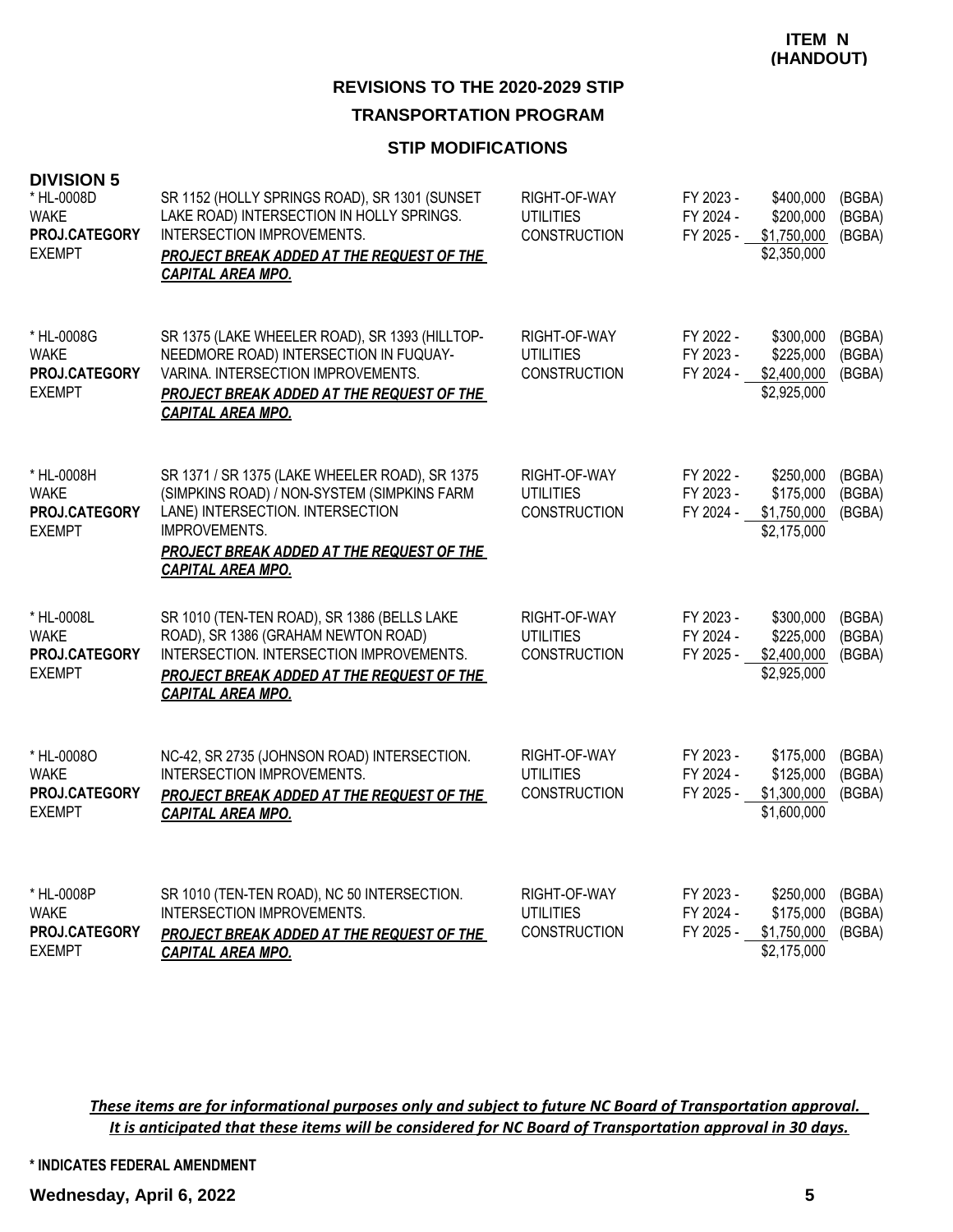#### **STIP MODIFICATIONS**

| <b>DIVISION 5</b><br>* HL-0008Q<br><b>WAKE</b><br>PROJ.CATEGORY<br><b>EXEMPT</b> | SR 1390 (OPTIMIST FARM ROAD), SR 1386 (BELLS LAKE<br>ROAD) INTERSECTION IN APEX. INTERSECTION<br><b>IMPROVEMENTS.</b><br>PROJECT BREAK ADDED AT THE REQUEST OF THE<br><b>CAPITAL AREA MPO.</b> | RIGHT-OF-WAY<br><b>UTILITIES</b><br><b>CONSTRUCTION</b>               | FY 2023 -<br>FY 2024 -<br>FY 2025 -                                                                               | \$300,000<br>\$225,000<br>\$2,400,000<br>\$2,925,000                                                                                           | (BGBA)<br>(BGBA)<br>(BGBA)                                                |
|----------------------------------------------------------------------------------|------------------------------------------------------------------------------------------------------------------------------------------------------------------------------------------------|-----------------------------------------------------------------------|-------------------------------------------------------------------------------------------------------------------|------------------------------------------------------------------------------------------------------------------------------------------------|---------------------------------------------------------------------------|
| * HL-0008S<br><b>WAKE</b><br>PROJ.CATEGORY<br><b>EXEMPT</b>                      | SR 1379 (PENNY ROAD), SR 1382 (OLDE SOUTH ROAD)<br>INTERSECTION. INTERSECTION IMPROVEMENTS.<br>PROJECT BREAK ADDED AT THE REQUEST OF THE<br><b>CAPITAL AREA MPO.</b>                           | RIGHT-OF-WAY<br><b>UTILITIES</b><br><b>CONSTRUCTION</b>               | FY 2023 -<br>FY 2024 -<br>FY 2025 -                                                                               | \$175,000<br>\$125,000<br>\$1,100,000<br>\$1,400,000                                                                                           | (BGBA)<br>(BGBA)<br>(BGBA)                                                |
| * TP-5160<br><b>WAKE</b><br>PROJ.CATEGORY<br>PUBLIC TRANS                        | GO RALEIGH, CONSTRUCT BUS RAPID TRANSIT ON<br>NEW BERN CORRIDOR.<br>ADD FUNDING IN FY 23 AT THE REQUEST OF THE<br><b>MPO. SPLIT PROJECT IN PART A AND PART B</b>                               | <b>PLANNING</b><br><b>ACQUISITION</b><br>RIGHT-OF-WAY<br>CONSTRUCTION | FY 2023 -<br>FY 2022 -<br>FY 2023 -<br>FY 2022 -<br>FY 2023 -<br>FY 2022 -<br>FY 2022 -<br>FY 2023 -<br>FY 2023 - | \$1,195,301<br>\$5,404,000<br>\$5,404,048<br>\$47,000<br>\$301,826<br>\$13,650,000<br>\$28,353,000<br>\$814,048<br>\$5,162,873<br>\$60,332,096 | (FUZ)<br>(L)<br>(ARP)<br>(5309)<br>(FUZ)<br>(L)<br>(5309)<br>(L)<br>(FUZ) |
| U-5747A<br><b>WAKE</b><br>PROJ.CATEGORY<br><b>DIVISION</b>                       | SR 1635 (MCCRIMMON PARKWAY), SR 1613 (DAVIS<br>DRIVE) TO NORTH OF SR 1637 (CHURCH STREET) IN<br>MORRISVILLE. WIDEN TO 4-LANE DIVIDED FACILITY.<br><b>PROJECT TO UTILIZE BUILD NC BONDS.</b>    | <b>BUILD NC CON</b>                                                   | FY 2023 -<br>FY 2024 -<br>FY 2025 -<br>FY 2026 -<br>FY 2027 -<br>FY 2028 -<br>FY 2029 -<br>AFTER FY 2029 -        | \$514,000<br>\$257,000<br>\$257,000<br>\$257,000<br>\$257,000<br>\$257,000<br>\$257,000<br>\$1,805,000                                         | (T)<br>(T)<br>(T)<br>(T)<br>(T)<br>(T)<br>(T)<br>(T)                      |
|                                                                                  |                                                                                                                                                                                                | CONSTRUCTION                                                          | FY 2023 -<br>FY 2024 -<br>FY 2025 -<br>FY 2026 -                                                                  | \$0<br>\$4,789,000<br>\$5,314,000<br>\$2,197,000<br>\$16,161,000                                                                               | (T)<br>(T)<br>(T)<br>(T)                                                  |

*These items are for informational purposes only and subject to future NC Board of Transportation approval. It is anticipated that these items will be considered for NC Board of Transportation approval in 30 days.*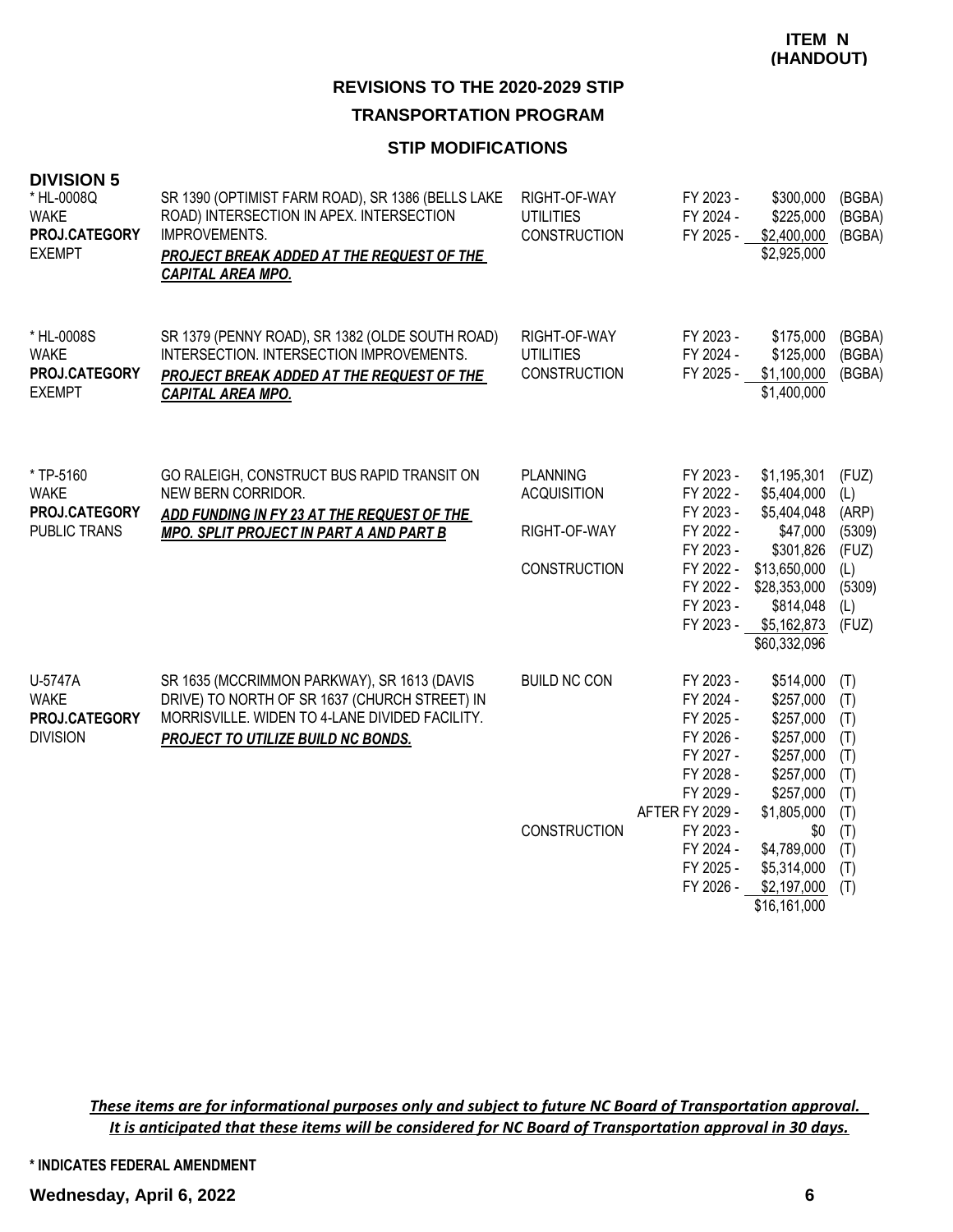**TRANSPORTATION PROGRAM**

## **STIP MODIFICATIONS**

#### **DIVISION 5**

| U-5750                               | NC 54, NC 540 TO PERIMETER PARK DRIVE IN                                                       | <b>ENGINEERING</b>  | FY 2022 -       | \$135,000    | (T)    |
|--------------------------------------|------------------------------------------------------------------------------------------------|---------------------|-----------------|--------------|--------|
| <b>WAKE</b>                          | MORRISVILLE. ADD LANES.                                                                        |                     | FY 2023 -       | \$135,000    | (T)    |
| PROJ.CATEGORY                        | ADD UTILITIES IN FY 22 NOT PREVIOUSLY                                                          |                     | FY 2024 -       | \$135,000    | (T)    |
| <b>REGIONAL</b>                      | <b>PROGRAMMED, AT THE REQUEST OF DIVISION 5.</b>                                               |                     | FY 2025 -       | \$135,000    | (T)    |
|                                      |                                                                                                |                     | FY 2026 -       | \$135,000    | (T)    |
|                                      |                                                                                                |                     | FY 2027 -       | \$135,000    | (T)    |
|                                      |                                                                                                |                     | FY 2028 -       | \$135,000    | (T)    |
|                                      |                                                                                                |                     | FY 2029 -       | \$135,000    | (T)    |
|                                      |                                                                                                |                     | AFTER FY 2029 - | \$540,000    | (T)    |
|                                      |                                                                                                | <b>BUILD NC ROW</b> | FY 2022 -       | \$289        | (T)    |
|                                      |                                                                                                |                     | FY 2023 -       | \$289        | (T)    |
|                                      |                                                                                                |                     | FY 2024 -       | \$289        | (T)    |
|                                      |                                                                                                |                     | FY 2025 -       | \$289        | (T)    |
|                                      |                                                                                                |                     | FY 2026 -       | \$289        | (T)    |
|                                      |                                                                                                |                     | FY 2027 -       | \$289        | (T)    |
|                                      |                                                                                                |                     | FY 2028 -       | \$289        | (T)    |
|                                      |                                                                                                |                     | FY 2029 -       | \$289        | (T)    |
|                                      |                                                                                                |                     | AFTER FY 2029 - | \$1,156      | (T)    |
|                                      |                                                                                                | <b>UTILITIES</b>    | FY 2022 -       | \$1,700,000  | (T)    |
|                                      |                                                                                                | <b>BUILD NC CON</b> | FY 2023 -       | \$514,000    | (T)    |
|                                      |                                                                                                |                     | FY 2024 -       | \$257,000    | (T)    |
|                                      |                                                                                                |                     | FY 2025 -       | \$257,000    | (T)    |
|                                      |                                                                                                |                     | FY 2026 -       | \$257,000    | (T)    |
|                                      |                                                                                                |                     | FY 2027 -       | \$257,000    | (T)    |
|                                      |                                                                                                |                     | FY 2028 -       | \$257,000    | (T)    |
|                                      |                                                                                                |                     | FY 2029 -       | \$257,000    | (T)    |
|                                      |                                                                                                |                     | AFTER FY 2029 - | \$1,805,000  | (T)    |
|                                      |                                                                                                | <b>CONSTRUCTION</b> | FY 2023 -       | \$0          | (T)    |
|                                      |                                                                                                |                     | FY 2024 -       | \$4,891,000  | (T)    |
|                                      |                                                                                                |                     | FY 2025 -       | \$5,383,000  | (T)    |
|                                      |                                                                                                |                     | FY 2026 -       | \$2,226,000  | (T)    |
|                                      |                                                                                                |                     |                 | \$19,684,468 |        |
| <b>DIVISION 6</b>                    |                                                                                                |                     |                 |              |        |
| * HS-2006E                           | VARIOUS, INSTALL LONG LIFE PAVEMENT MARKINGS                                                   | <b>CONSTRUCTION</b> | FY 2022 -       | \$4,023,000  | (HSIP) |
| <b>BLADEN</b>                        | AT VARIOUS LOCATIONS.                                                                          |                     |                 | \$4,023,000  |        |
| <b>COLUMBUS</b><br><b>CUMBERLAND</b> | ADD PROJECT BREAK AT THE REQUEST OF THE<br><b>TRANSPORTATION MOBILITY AND SAFETY DIVISION.</b> |                     |                 |              |        |
| <b>HARNETT</b>                       |                                                                                                |                     |                 |              |        |
| <b>PROJ.CATEGORY</b>                 |                                                                                                |                     |                 |              |        |

*These items are for informational purposes only and subject to future NC Board of Transportation approval. It is anticipated that these items will be considered for NC Board of Transportation approval in 30 days.*

**\* INDICATES FEDERAL AMENDMENT**

DIVISION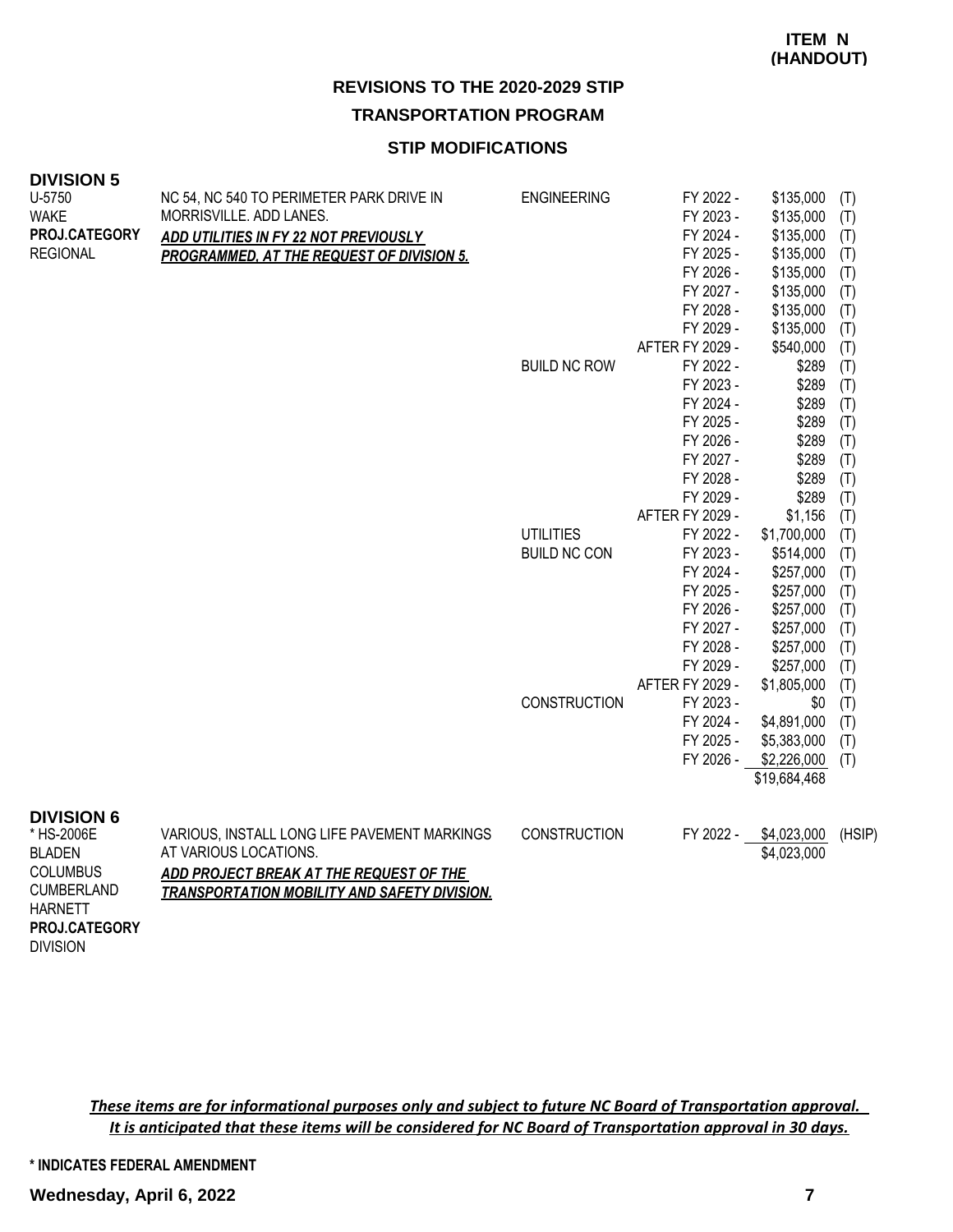# **REVISIONS TO THE 2020-2029 STIP TRANSPORTATION PROGRAM**

#### **STIP MODIFICATIONS**

| <b>DIVISION 6</b><br>* HS-2006F<br><b>COLUMBUS</b><br>PROJ.CATEGORY<br><b>DIVISION</b> | NC 211, NC 211 FROM THE BRUNSWICK COUNTY LINE<br>TO NC 214. INSTALL RUMBLE STRIPES.<br>ADD PROJECT BREAK AT THE REQUEST OF THE<br><b>TRANSPORTATION MOBILITY AND SAFETY DIVISION.</b>                                                                                                                                                                                     | <b>CONSTRUCTION</b> | FY 2023 -              | \$574,000<br>\$574,000                                               | (HSIP)            |
|----------------------------------------------------------------------------------------|---------------------------------------------------------------------------------------------------------------------------------------------------------------------------------------------------------------------------------------------------------------------------------------------------------------------------------------------------------------------------|---------------------|------------------------|----------------------------------------------------------------------|-------------------|
| * HS-2006G<br><b>CUMBERLAND</b><br>PROJ.CATEGORY<br><b>DIVISION</b>                    | SR 1835 (ROCK HILL ROAD), SR 1835 (ROCK HILL<br>ROAD) AT SR 1838 (DUNN ROAD) IN EASTOVER.<br>REALIGN SR 1838 (DUNN ROAD) TO FORM A T-<br>INTERSECTION WITH SR 1835 (ROCK HILL ROAD) AND<br>REMOVE SLIP LANES.<br>ADD PROJECT BREAK AT THE REQUEST OF THE<br><b>TRANSPORTATION MOBILITY AND SAFETY DIVISION.</b>                                                           | <b>CONSTRUCTION</b> | FY 2023 -              | \$336,000<br>\$336,000                                               | (HSIP)            |
| * HS-2006H<br><b>HARNETT</b><br>PROJ.CATEGORY<br><b>DIVISION</b>                       | NC 27, NC 24/27 FROM THE MOORE COUNTY LINE AND<br>THE NC 24/27 SPLIT, NC 27 FROM NC 24 TO<br>LILLINGTON, NC 27 FROM US 421 TO COATS, AND NC<br>27 FROM COATS TO THE JOHNSTON COUNTY LINE.<br>INSTALL RUMBLE STRIPES, RUMBLE STRIPS, AND<br>LONG-LIFE PAVEMENT MARKINGS.<br>ADD PROJECT BREAK AT THE REQUEST OF THE<br><b>TRANSPORTATION MOBILITY AND SAFETY DIVISION.</b> | <b>CONSTRUCTION</b> | FY 2023 -              | \$1,065,000<br>\$1,065,000                                           | (HSIP)            |
| R-5751<br><b>ROBESON</b><br><b>PROJ.CATEGORY</b><br><b>REGIONAL</b>                    | US 74, NC 72/NC 130. UPGRADE AT-GRADE<br>INTERSECTION TO INTERCHANGE.<br><b>COST INCREASE EXCEEDING \$2 MILLION AND 25%</b><br>THRESHOLDS.                                                                                                                                                                                                                                | <b>CONSTRUCTION</b> | FY 2023 -<br>FY 2025 - | \$4,522,000<br>FY 2024 - \$13,034,000<br>\$9,044,000<br>\$26,600,000 | (T)<br>(T)<br>(T) |

*These items are for informational purposes only and subject to future NC Board of Transportation approval. It is anticipated that these items will be considered for NC Board of Transportation approval in 30 days.*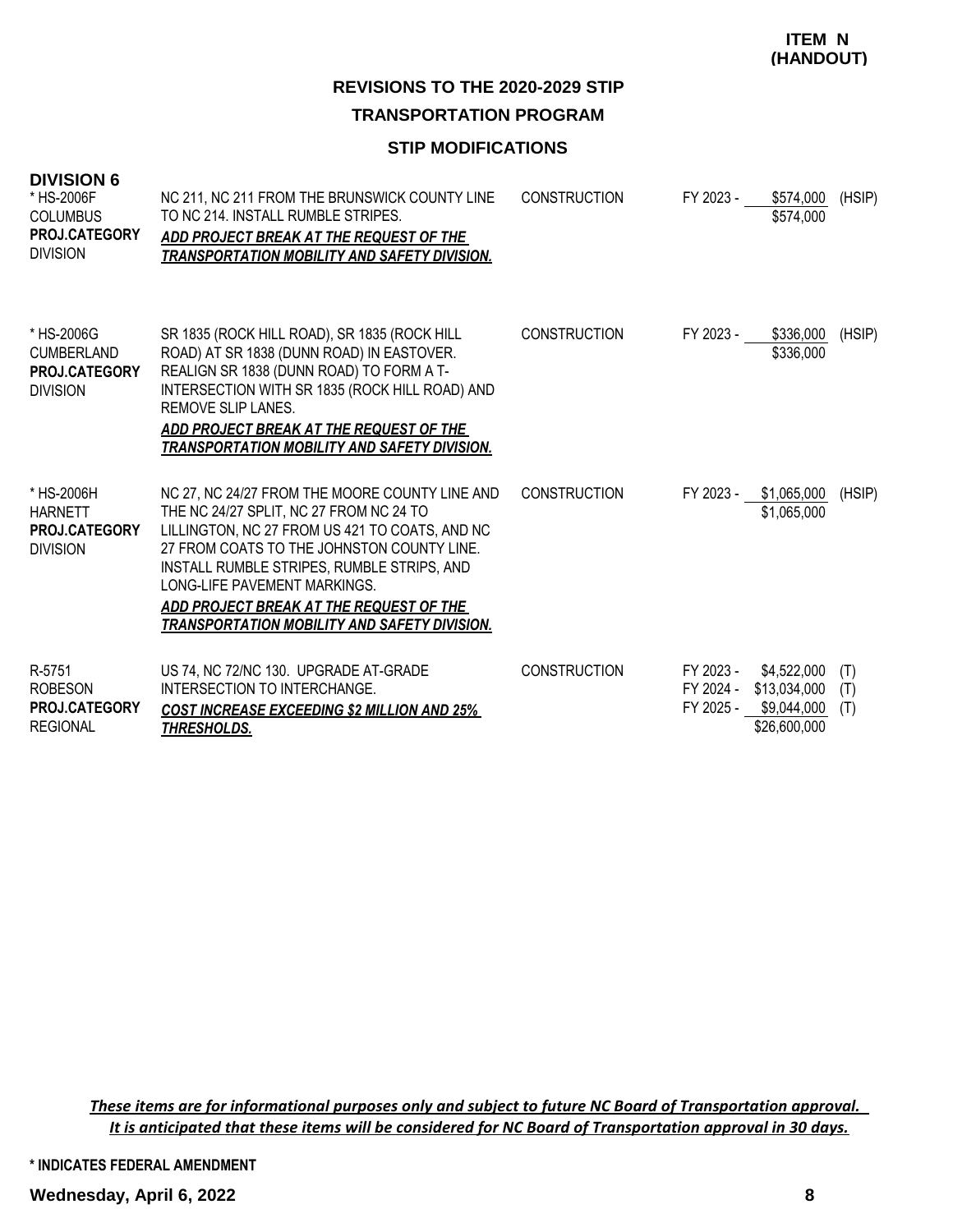# **STIP MODIFICATIONS**

| <b>DIVISION 6</b><br>U-4900<br><b>CUMBERLAND</b><br>PROJ.CATEGORY<br><b>EXEMPT</b> | NC 210 (MURCHISON ROAD), I-295 TO SOUTH OF US<br>401 BYPASS. ADD ADDITIONAL LANES.<br>TO ALLOW ADDITIONAL TIME FOR PLANNING AND<br>DESIGN, DELAY RIGHT-OF-WAY FROM FY 22 TO FY 23<br>AND CONSTRUCTION FROM FY 24 TO FY 25.                                               | RIGHT-OF-WAY<br><b>UTILITIES</b><br><b>CONSTRUCTION</b> | FY 2023 -<br>FY 2023 -<br>FY 2024 -<br>FY 2024 -<br>FY 2023 -<br>FY 2023 -<br>FY 2025 -<br>FY 2025 -<br>FY 2026 - | \$3,584,000<br>\$896,000<br>\$3,584,000<br>\$896,000<br>\$1,560,000<br>\$390,000<br>\$1,804,000<br>\$451,000<br>\$6,698,000 | (BGDA)<br>(S(M))<br>(BGDA)<br>(S(M))<br>(BGDA)<br>(S(M))<br>(BGDA)<br>(S(M))<br>(BGDA) |
|------------------------------------------------------------------------------------|--------------------------------------------------------------------------------------------------------------------------------------------------------------------------------------------------------------------------------------------------------------------------|---------------------------------------------------------|-------------------------------------------------------------------------------------------------------------------|-----------------------------------------------------------------------------------------------------------------------------|----------------------------------------------------------------------------------------|
|                                                                                    |                                                                                                                                                                                                                                                                          |                                                         | FY 2026 -<br>FY 2027 -<br>FY 2027 -<br>FY 2028 -<br>FY 2028 -                                                     | \$1,674,000<br>\$5,079,000<br>\$1,270,000<br>\$1,380,000<br>\$345,000<br>\$29,611,000                                       | (S(M))<br>(BGDA)<br>(S(M))<br>(BGDA)<br>(S(M))                                         |
| W-5806C<br><b>CUMBERLAND</b><br>PROJ.CATEGORY<br><b>DIVISION</b>                   | SR 1615 (ROSEHILL ROAD), SR 1615 (ROSEHILL ROAD)<br>AT TAMARACK DRIVE AND SR 1615 (ROSEHILL ROAD)<br>AT LANDAU ROAD. CONSTRUCT MINI-ROUNDABOUTS.<br>TO ALLOW ADDITIONAL TIME FOR RIGHT-OF-WAY<br><b>ACQUISITION, DELAY CONSTRUCTION FROM FY 22 TO</b><br>FY 23.          | <b>CONSTRUCTION</b>                                     | FY 2023 -<br>FY 2024 -                                                                                            | \$590,000<br>\$182,000<br>\$772,000                                                                                         | (HSIP)<br>(HSIP)                                                                       |
| <b>DIVISION 7</b><br>C-5650<br>ORANGE<br>PROJ.CATEGORY<br><b>DIVISION</b>          | SR 1919 (SMITH LEVEL ROAD / SOUTH GREENSBORO<br>STREET), PUBLIC WORKS DRIVE TO NORTH END OF<br>OLD PITTSBORO ROAD IN CARRBORO. CONSTRUCT<br>SIDEWALK ON ONE SIDE.<br>TO ALLOW ADDITIONAL TIME FOR PLANNING AND<br><b>DESIGN, DELAY CONSTRUCTION FROM FY 22 TO FY 23.</b> | RIGHT-OF-WAY<br><b>CONSTRUCTION</b>                     | FY 2022 -<br>FY 2022 -<br>FY 2023 -<br>FY 2023 -<br>FY 2023 -<br>FY 2023 -                                        | \$100,000<br>\$25,000<br>\$440,000<br>\$530,000<br>\$206,000<br>\$748,000<br>\$2,049,000                                    | (BGANY)<br>(L)<br>(CMAQ)<br>(BGANY)<br>(BGDACV)<br>(L)                                 |
| EB-5885<br><b>ALAMANCE</b><br>PROJ.CATEGORY<br><b>DIVISION</b>                     | US 70 (NORTH CHURCH STREET), BEAUMONT AVENUE<br>TO SR 1716 (GRAHAM-HOPEDALE ROAD) IN<br>BURLINGTON. CONSTRUCT SIDEWALK.<br>PENDING EXECUTION OF MUNICIPAL AGREEMENT,<br><b>DELAY CONSTRUCTION FROM FY 22 TO FY 23,</b>                                                   | <b>CONSTRUCTION</b>                                     | FY 2023 -<br>FY 2023 -                                                                                            | \$96,000<br>\$24,000<br>\$120,000                                                                                           | (TA5200)<br>(L)                                                                        |

*These items are for informational purposes only and subject to future NC Board of Transportation approval. It is anticipated that these items will be considered for NC Board of Transportation approval in 30 days.*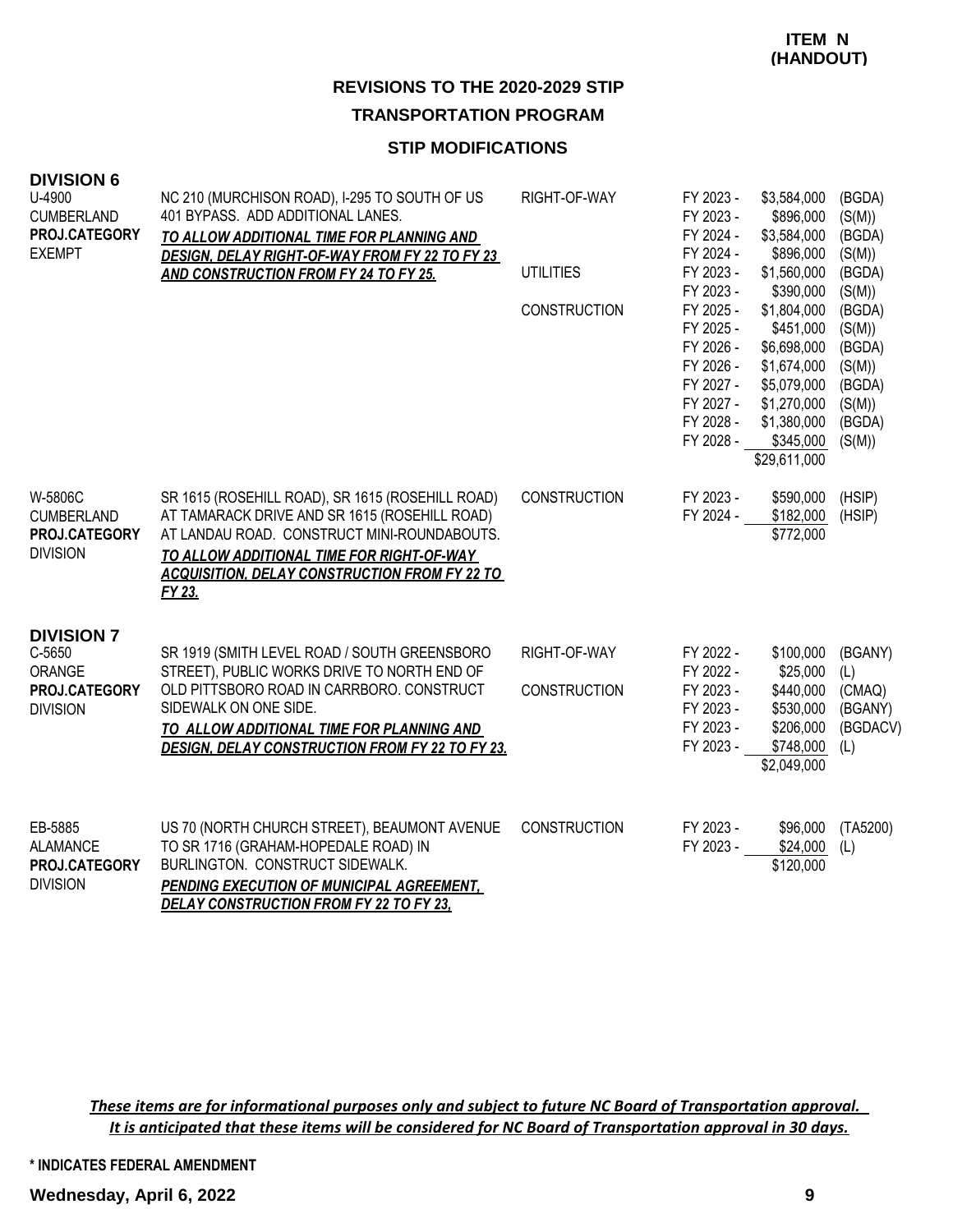#### **STIP MODIFICATIONS**

| <b>DIVISION 7</b><br>EB-5985<br><b>GUILFORD</b><br>PROJ.CATEGORY<br><b>DIVISION</b>     | CONE BOULEVARD, US 29 (O'HENRY BOULEVARD) TO<br>ST. REGIS ROAD IN GREENSBORO. CONSTRUCT<br>SIDEWALK.<br>TO ALLOW ADDITIONAL TIME FOR PLANNING AND<br><b>DESIGN, DELAY CONSTRUCTION FROM FY 22 TO FY 23.</b>                                                                                                                           | <b>ENGINEERING</b><br>RIGHT-OF-WAY<br><b>CONSTRUCTION</b>                     | FY 2022 -<br>FY 2022 -<br>FY 2022 -<br>FY 2022 -<br>FY 2023 -<br>FY 2023 - | \$120,000<br>\$30,000<br>\$62,000<br>\$16,000<br>\$377,000<br>\$94,000<br>\$699,000   | (TAANY)<br>(L)<br>(TAANY)<br>(L)<br>(TAANY)<br>(L) |
|-----------------------------------------------------------------------------------------|---------------------------------------------------------------------------------------------------------------------------------------------------------------------------------------------------------------------------------------------------------------------------------------------------------------------------------------|-------------------------------------------------------------------------------|----------------------------------------------------------------------------|---------------------------------------------------------------------------------------|----------------------------------------------------|
| <b>DIVISION 8</b><br>* HS-2008D<br><b>RANDOLPH</b><br>PROJ.CATEGORY<br><b>STATEWIDE</b> | US 421, CHATHAM COUNTY LINE TO THE GUILFORD<br>COUNTY LINE. INSTALL 1 MILE AND 0.5 MILE MARKERS<br>AND REVISE EXIT NUMBER SIGNS.<br>PROJECT BREAK ADDED AT THE REQUEST OF THE<br>TRANSPORTATION MOBILITY AND SAFETY DIVISION.                                                                                                         | <b>CONSTRUCTION</b>                                                           | FY 2023 -                                                                  | \$50,000<br>\$50,000                                                                  | (HSIP)                                             |
| R-5724B<br><b>CHATHAM</b><br>PROJ.CATEGORY<br><b>DIVISION</b>                           | US 15 / US 501, US 15 / US 501, NORTH OF US 64<br>BUSINESS TO POWELL PLACE LANE. MILL AND<br>RESURFACE FROM NORTH OF US 64 BUSINESS TO<br>LAUNIS STREET AND WIDEN FROM LAUNIS STREET TO<br>POWELL PLACE LANE.<br>TO ALLOW ADDITIONAL TIME FOR PLANNING AND<br><b>DESIGN, DELAY RIGHT-OF-WAY AND UTILITIES FROM</b><br>FY 22 TO FY 23. | <b>ENGINEERING</b><br>RIGHT-OF-WAY<br><b>UTILITIES</b><br><b>CONSTRUCTION</b> | FY 2022 -<br>FY 2023 -<br>FY 2023 -<br>FY 2025 -<br>FY 2026 -              | \$425,000<br>\$3,900,000<br>\$1,300,000<br>\$4,904,000<br>\$5,296,000<br>\$15,825,000 | (T)<br>(T)<br>(T)<br>(T)<br>(T)                    |
| <b>DIVISION 9</b><br>B-5007<br><b>FORSYTH</b><br>PROJ.CATEGORY<br><b>DIVISION</b>       | WEST FIRST STREET, REPLACE BRIDGE 330296 OVER<br>NORFOLK SOUTHERN RAILWAY IN WINSTON-SALEM.<br>TO ALLOW ADDITIONAL TIME FOR PLANNING AND<br><b>DESIGN, DELAY CONSTRUCTION FROM FY 22 TO FY 23.</b>                                                                                                                                    | RIGHT-OF-WAY<br><b>CONSTRUCTION</b>                                           | FY 2022 -<br>FY 2022 -<br>FY 2023 -<br>FY 2023 -                           | \$56,000<br>\$14,000<br>\$560,000<br>\$140,000<br>\$770,000                           | (NHPB)<br>(L)<br>(NHPB)<br>(L)                     |
| BL-0020<br><b>FORSYTH</b><br>PROJ.CATEGORY<br><b>DIVISION</b>                           | DEPOT STREET, US 311 (MAIN STREET) TO SR 1992<br>(SULLIVANTOWN ROAD) IN WALKERTOWN.<br>CONSTRUCT SIDEWALK.<br>TO ALLOW ADDITIONAL TIME FOR PLANNING AND<br>DESIGN, DELAY RIGHT-OF-WAY FROM FY 22 TO FY 23.                                                                                                                            | RIGHT-OF-WAY<br><b>CONSTRUCTION</b>                                           | FY 2023 -<br>FY 2023 -<br>FY 2023 -<br>FY 2023 -                           | \$72,000<br>\$18,000<br>\$311,000<br>\$78,000<br>\$479,000                            | (BGDA)<br>(L)<br>(BGDA)<br>(L)                     |

*These items are for informational purposes only and subject to future NC Board of Transportation approval. It is anticipated that these items will be considered for NC Board of Transportation approval in 30 days.*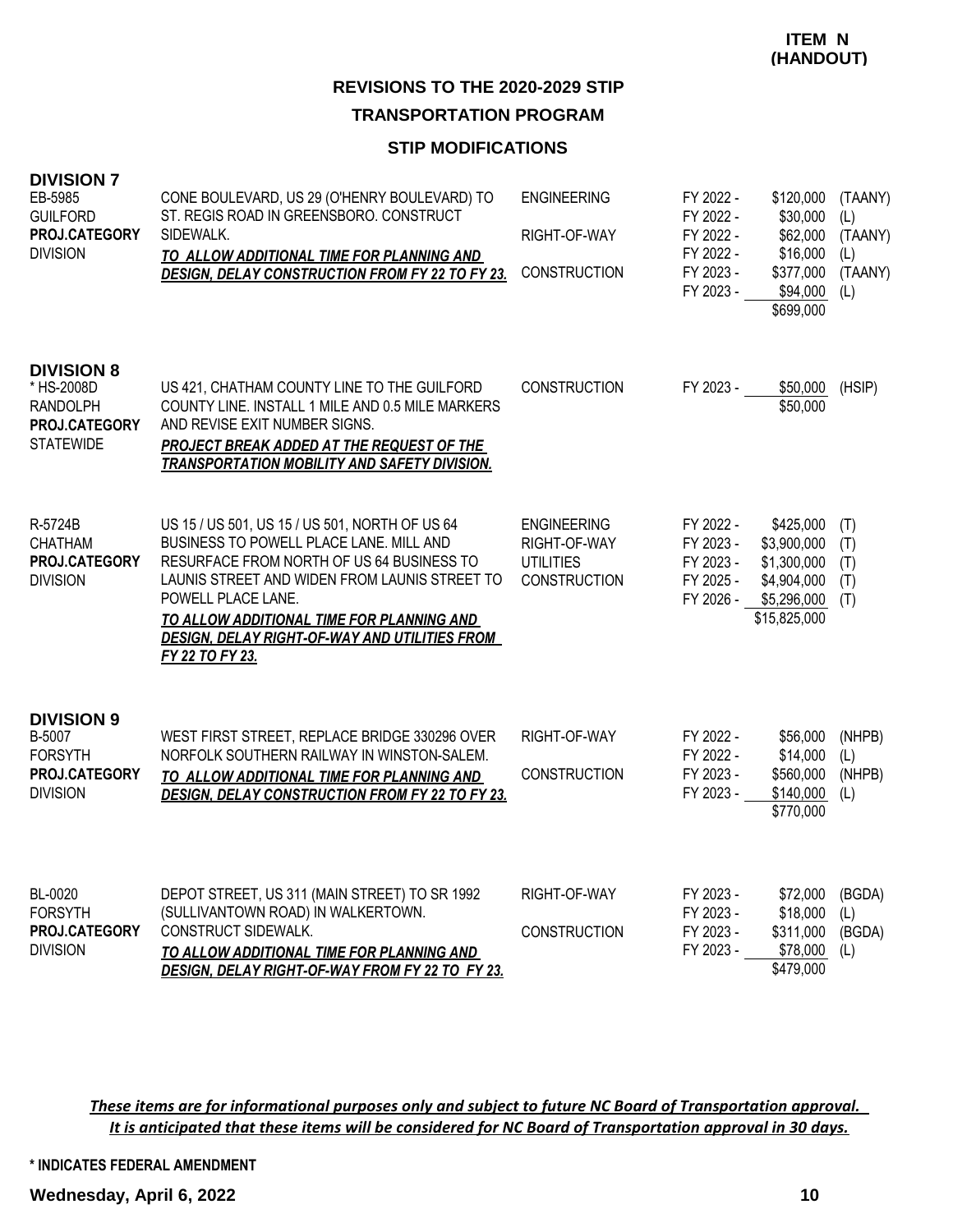#### **STIP MODIFICATIONS**

| <b>DIVISION 9</b><br>EB-5956<br><b>FORSYTH</b><br>PROJ.CATEGORY<br><b>DIVISION</b>        | SR 1992 (SULLIVANTOWN ROAD), US 311 AT HARLEY<br>DRIVE TO WALKERTOWN HIGH/MIDDLE SCHOOL IN<br>WALKERTOWN. INSTALL BICYCLE AND PEDESTRIAN<br>FACILITIES AND CONSTRUCT SIDEWALK.<br>TO ALLOW ADDITIONAL TIME FOR PLANNING AND<br>DESIGN, DELAY RIGHT-OF-WAY AND CONSTRUCTION<br><b>FROM FY 22 TO FY 23.</b> | RIGHT-OF-WAY<br>CONSTRUCTION                              | FY 2023 -<br>FY 2023 -<br>FY 2023 -<br>FY 2023 -                           | \$8,000<br>\$2,000<br>\$440,000<br>$$110,000$ (L)<br>\$560,000                                | (BGANY)<br>(L)<br>(BGDA)                        |
|-------------------------------------------------------------------------------------------|-----------------------------------------------------------------------------------------------------------------------------------------------------------------------------------------------------------------------------------------------------------------------------------------------------------|-----------------------------------------------------------|----------------------------------------------------------------------------|-----------------------------------------------------------------------------------------------|-------------------------------------------------|
| HL-0016<br><b>FORSYTH</b><br>PROJ.CATEGORY<br><b>EXEMPT</b>                               | US 311 (MAIN STREET), SR 1977 (PINE HALL ROAD) IN<br>WALKERTOWN. REALIGN INTERSECTION AND ADD<br>AUXILIARY TURN LANES.<br>TO ALLOW ADDITIONAL TIME FOR PLANNING AND<br>DESIGN, DELAY RIGHT-OF-WAY FROM FY 22 TO FY 23.                                                                                    | RIGHT-OF-WAY<br><b>CONSTRUCTION</b>                       | FY 2023 -<br>FY 2023 -<br>FY 2023 -<br>FY 2023 -                           | \$72,000<br>\$18,000<br>\$412,000<br>\$103,000<br>\$605,000                                   | (BGDA)<br>(L)<br>(BGDA)<br>(L)                  |
| U-6154<br><b>FORSYTH</b><br>PROJ.CATEGORY<br><b>DIVISION</b>                              | SR 1308 (LEWISVILLE-VIENNA ROAD), SR 1348<br>(ROBINHOOD ROAD) IN LEWISVILLE. CONVERT<br>EXISTING SIGNALIZED INTERSECTION TO A SINGLE<br>LANE ROUNDABOUT.<br>TO ALLOW ADDITIONAL TIME FOR PLANNING AND<br><b>DESIGN, DELAY CONSTRUCTION FROM FY 22 TO FY 23.</b>                                           | RIGHT-OF-WAY<br><b>CONSTRUCTION</b>                       | FY 2022 -<br>FY 2022 -<br>FY 2023 -<br>FY 2023 -                           | \$200,000<br>\$50,000<br>\$720,000<br>$$180,000$ (L)<br>\$1,150,000                           | (BGANY)<br>(L)<br>(BGDA)                        |
| <b>DIVISION 10</b><br>* BL-0010<br><b>MECKLENBURG</b><br>PROJ.CATEGORY<br><b>DIVISION</b> | THE PARK - HUNTERSVILLE GREENWAY, TORRENCE<br>CREEK GREENWAY TO MOUNT HOLLY-HUNTERSVILLE<br>ROAD. CONSTRUCT GREENWAY.<br><b>ACCELERATE PRELIMINARY ENGINEERING TO FY 23,</b><br>RIGHT-OF-WAY TO FY 24, AND CONSTRUCTION TO FY<br>26 AT THE REQUEST OF THE MPO.                                            | <b>ENGINEERING</b><br>RIGHT-OF-WAY<br><b>CONSTRUCTION</b> | FY 2023 -<br>FY 2023 -<br>FY 2024 -<br>FY 2024 -<br>FY 2026 -<br>FY 2026 - | \$140,000<br>\$140,000<br>\$258,000<br>\$258,000<br>\$1,348,000<br>\$1,348,000<br>\$3,492,000 | (BGDA)<br>(L)<br>(BGDA)<br>(L)<br>(BGDA)<br>(L) |
| * BL-0011<br><b>UNION</b><br>PROJ.CATEGORY<br><b>DIVISION</b>                             | SR 1735 (EAST UNION STREET), SR 1719 (OLIVE<br>BRANCH ROAD) TO PARK DRIVE. CONSTRUCT<br>PEDESTRIAN IMPROVEMENTS AND INSTALL<br>PAVEMENT MARKINGS.<br><b>ACCELERATE PRELIMINARY ENGINEERING TO FY 23.</b><br>AND CONSTRUCTION TO FY 24 AT THE REQUEST OF<br><b>THE MPO.</b>                                | <b>ENGINEERING</b><br>CONSTRUCTION                        | FY 2023 -<br>FY 2023 -<br>FY 2024 -<br>FY 2024 -                           | \$50,000<br>\$13,000<br>\$268,000<br>\$67,000<br>\$398,000                                    | (BGDA)<br>(L)<br>(BGDA)<br>(L)                  |

*These items are for informational purposes only and subject to future NC Board of Transportation approval. It is anticipated that these items will be considered for NC Board of Transportation approval in 30 days.*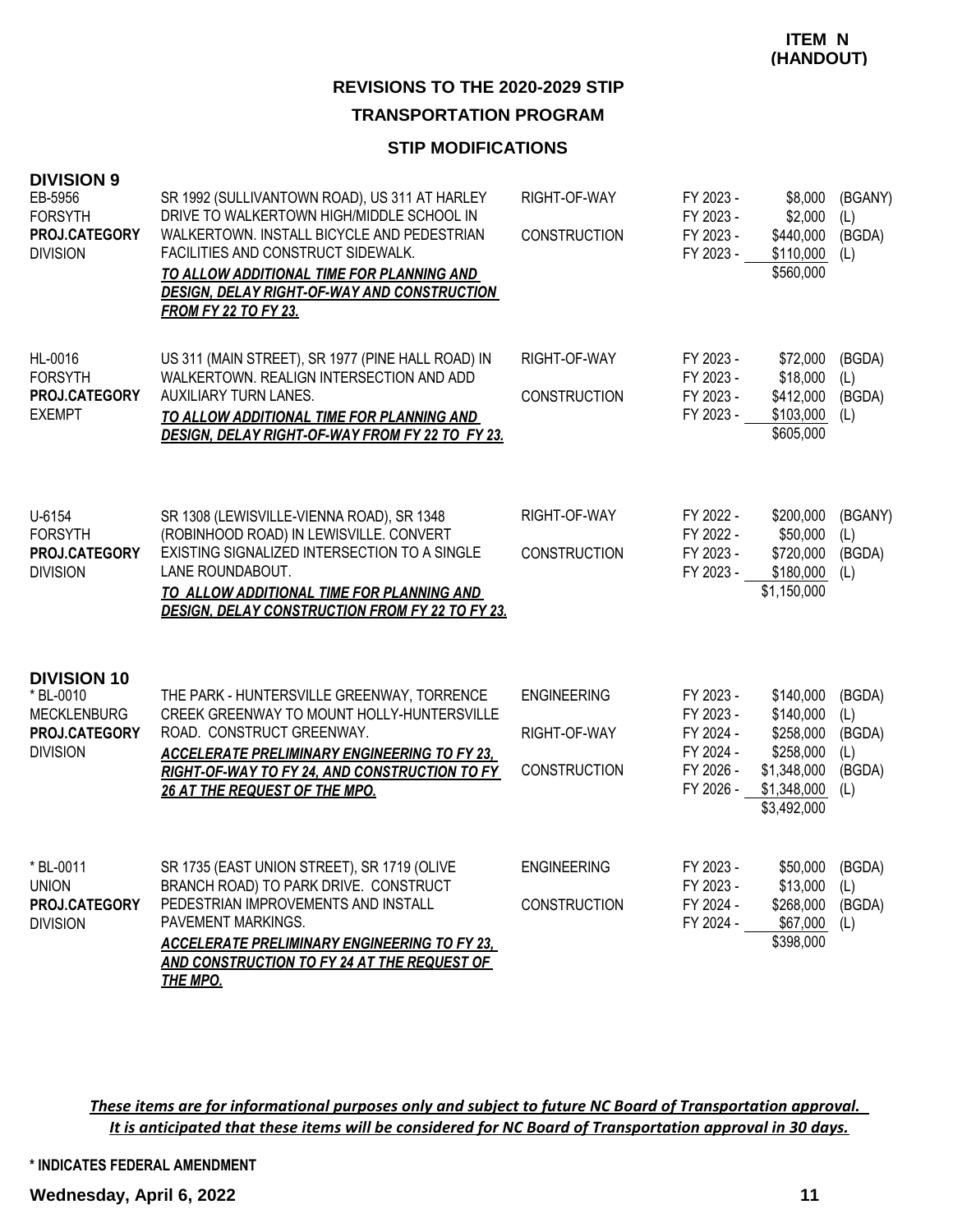# **TRANSPORTATION PROGRAM**

## **STIP MODIFICATIONS**

| <b>DIVISION 10</b><br>* BL-0012<br><b>UNION</b><br><b>PROJ.CATEGORY</b><br><b>DIVISION</b>                                                                                                                     | MARVIN LOOP TRAIL, SR 3635 (MARVIN ROAD) AT<br>SADDLE AVENUE TO SR 1316 (MARVIN SCHOOL ROAD)<br>AT YELLOW JASMINE LANE. CONSTRUCT<br>PEDESTRIAN IMPROVEMENTS.<br><b>ACCELERATE PRELIMINARY ENGINEERING TO FY 23.</b><br>RIGHT-OF-WAY TO FY 24. AND CONSTRUCTION TO FY<br><u>25 AT THE REQUEST OF THE MPO.</u> | <b>ENGINEERING</b><br>RIGHT-OF-WAY<br><b>CONSTRUCTION</b> | FY 2023 -<br>FY 2023 -<br>FY 2024 -<br>FY 2024 -<br>FY 2025 -<br>FY 2025 - | \$146,000<br>\$98,000<br>\$94,000<br>\$63,000<br>\$785,000<br>\$524,000<br>\$1,710,000 | (BGDA)<br>(L)<br>(BGDA)<br>(L)<br>(BGDA)<br>(L) |
|----------------------------------------------------------------------------------------------------------------------------------------------------------------------------------------------------------------|---------------------------------------------------------------------------------------------------------------------------------------------------------------------------------------------------------------------------------------------------------------------------------------------------------------|-----------------------------------------------------------|----------------------------------------------------------------------------|----------------------------------------------------------------------------------------|-------------------------------------------------|
| P-5719C<br>ALAMANCE<br><b>CABARRUS</b><br><b>DAVIDSON</b><br><b>DURHAM</b><br><b>GUILFORD</b><br><b>MECKLENBURG</b><br><b>ORANGE</b><br><b>ROWAN</b><br><b>WAKE</b><br><b>PROJ.CATEGORY</b><br><b>REGIONAL</b> | PIEDMONT CORRIDOR, ACQUIRE AND REFURBISH 8<br>RAIL CARS.<br>TO ALLOW ADDITIONAL TIME FOR PLANNING AND<br><b>DESIGN, DELAY CONSTRUCTION FROM FY 22 TO FY 23.</b>                                                                                                                                               | <b>CONSTRUCTION</b>                                       | FY 2024 -                                                                  | FY 2023 - \$156,888,000<br>\$27,820,000<br>FY 2025 - \$27,820,000<br>\$212,528,000     | (DP)<br>(T)<br>(T)                              |

| KANNAPOLIS, CONSTRUCT TRACK IMPROVEMENTS,<br>SECOND PLATFORM, PEDESTRIAN UNDERPASS,<br>SITEWORK, RETAINING WALL, SIGNALING EQUIPMENT<br>TO ALLOW ADDITIONAL TIME FOR PRELIMINARY<br><b>ENGINEERING, DELAY CONSTRUCTION FROM FY 22</b><br><u>TO FY 23.</u> | <b>CONSTRUCTION</b>                          | FY 2023 -<br>FY 2024 -<br>FY 2025 -              | \$939,000<br>\$6,528,000<br>\$2,633,000<br>\$10,100,000 | (T)<br>(T)<br>(T)        |
|-----------------------------------------------------------------------------------------------------------------------------------------------------------------------------------------------------------------------------------------------------------|----------------------------------------------|--------------------------------------------------|---------------------------------------------------------|--------------------------|
| NC 73, VANCE ROAD EXTENSION/BEATTIES FORD<br>ROAD TO SR 5544 (WEST CATAWBA AVENUE).                                                                                                                                                                       | RIGHT-OF-WAY                                 | FY 2023 -<br>FY 2024 -<br>FY 2025 -              | \$3,874,000<br>\$7,749,000<br>\$3,874,000               | (T)<br>(T)<br>(T)        |
|                                                                                                                                                                                                                                                           | UTILITIES                                    | FY 2023 -<br>FY 2024 -                           | \$1,471,000<br>\$1,471,000                              | (T)<br>(T)               |
|                                                                                                                                                                                                                                                           | <b>CONSTRUCTION</b>                          | FY 2026 -<br>FY 2027 -<br>FY 2028 -<br>FY 2029 - | \$281,000<br>\$13,365,000<br>\$9,968,000<br>\$4,485,000 | (T)<br>(T)<br>(T)<br>(T) |
|                                                                                                                                                                                                                                                           | PROJECT TO NO LONGER UTILIZE BUILD NC BONDS. |                                                  |                                                         | \$46,538,000             |

*These items are for informational purposes only and subject to future NC Board of Transportation approval. It is anticipated that these items will be considered for NC Board of Transportation approval in 30 days.*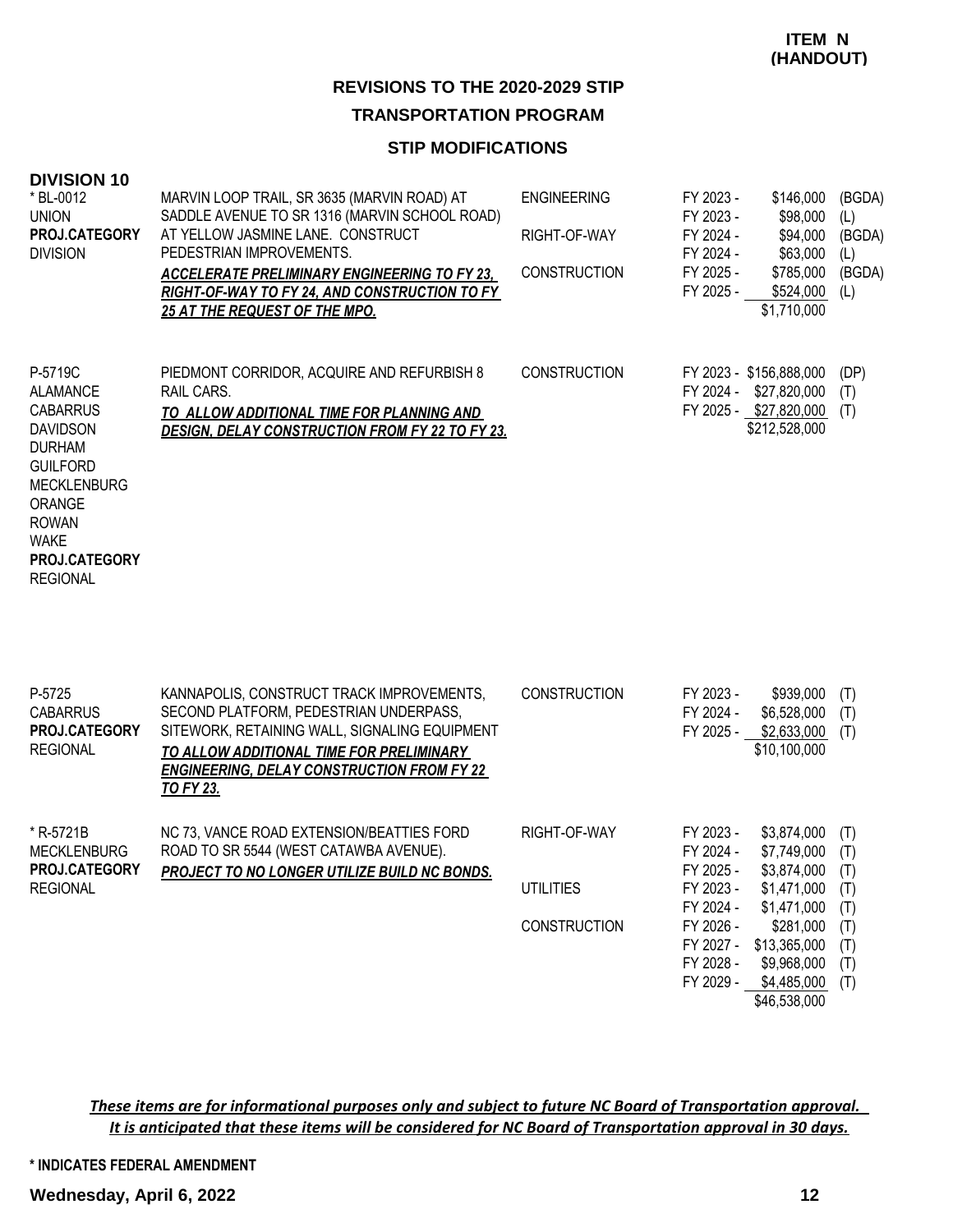**TRANSPORTATION PROGRAM**

#### **STIP MODIFICATIONS**

| <b>DIVISION 10</b>           |                                                                                                  |                     |                        |                        |            |
|------------------------------|--------------------------------------------------------------------------------------------------|---------------------|------------------------|------------------------|------------|
| U-5768                       | NC 49 & BACK CREEK CHURCH ROAD, NC 49, JOHN                                                      | <b>BUILD NC ROW</b> | FY 2023 -              | \$1,716,000            | (T)        |
| <b>MECKLENBURG</b>           | KIRK DRIVE TO I-485. WIDEN EXISTING ROADWAY.                                                     |                     | FY 2024 -              | \$858,000              | (T)        |
| PROJ.CATEGORY                | REALIGN BACK CREEK CHURCH ROAD ON NEW<br>LOCATION TO THE NC 49 AND MALLARD CREEK                 |                     | FY 2025 -              | \$858,000              | (T)        |
| <b>REGIONAL</b>              | CHURCH ROAD INTERSECTION. CLOSE EXISTING AT                                                      |                     | FY 2026 -              | \$858,000              | (T)        |
|                              | GRADE RAIL CROSSING AT NC 49 AND BACK CREEK                                                      |                     | FY 2027 -<br>FY 2028 - | \$858,000              | (T)        |
|                              | CHURCH ROAD.                                                                                     |                     | FY 2029 -              | \$858,000<br>\$858,000 | (T)        |
|                              |                                                                                                  |                     | AFTER FY 2029 -        | \$6,006,000            | (T)        |
|                              | TO ALLOW ADDITIONAL TIME FOR PRELIMINARY<br><b>ENGINEERING, DELAY RIGHT-OF-WAY FROM FY 22 TO</b> | RIGHT-OF-WAY        | FY 2023 -              | \$6,925,000            | (T)<br>(T) |
|                              | FY 23.                                                                                           |                     | FY 2023 -              | \$6,925,000            |            |
|                              |                                                                                                  |                     | FY 2024 -              | \$6,925,000            | (L)        |
|                              |                                                                                                  |                     | FY 2025 -              | \$6,925,000            | (T)<br>(T) |
|                              |                                                                                                  | <b>UTILITIES</b>    | FY 2023 -              | \$900,000              | (T)        |
|                              |                                                                                                  |                     | FY 2024 -              | \$900,000              | (T)        |
|                              |                                                                                                  | <b>MITIGATION</b>   | FY 2023 -              | \$925,000              | (L)        |
|                              |                                                                                                  | <b>BUILD NC CON</b> | FY 2025 -              | \$2,488,000            | (T)        |
|                              |                                                                                                  |                     | FY 2026 -              | \$2,488,000            | (T)        |
|                              |                                                                                                  |                     | FY 2027 -              | \$2,488,000            | (T)        |
|                              |                                                                                                  |                     | FY 2028 -              | \$2,488,000            | (T)        |
|                              |                                                                                                  |                     | AFTER FY 2029 -        | \$27,368,000           | (T)        |
|                              |                                                                                                  | <b>CONSTRUCTION</b> | FY 2025 -              | \$2,550,000            | (T)        |
|                              |                                                                                                  |                     | FY 2025 -              | \$12,300,000           | (L)        |
|                              |                                                                                                  |                     | FY 2026 -              | \$2,550,000            | (T)        |
|                              |                                                                                                  |                     | FY 2027 -              | \$2,550,000            | (T)        |
|                              |                                                                                                  |                     | FY 2028 -              | \$2,550,000            | (T)        |
|                              |                                                                                                  |                     |                        | FY 2029 - \$2,550,000  | (T)        |
|                              |                                                                                                  |                     |                        | \$105,665,000          |            |
|                              |                                                                                                  |                     |                        |                        |            |
| <b>DIVISION 11</b><br>B-5833 | US 21 BUSINESS, REPLACE BRIDGE 980029 OVER I-77.                                                 | <b>CONSTRUCTION</b> | FY 2023 -              | \$46,000               | (NHPB)     |
| <b>YADKIN</b>                |                                                                                                  |                     | FY 2024 -              | \$3,177,000            | (NHPB)     |
| PROJ.CATEGORY                | TO ALLOW ADDITIONAL TIME FOR PRELIMINARY                                                         |                     | FY 2025 -              | \$1,377,000            | (NHPB)     |
| <b>REGIONAL</b>              | <b>ENGINEERING, DELAY CONSTRUCTION FROM FY 22</b><br><b>TO FY 23.</b>                            |                     |                        | \$4,600,000            |            |
|                              |                                                                                                  |                     |                        |                        |            |
|                              |                                                                                                  |                     |                        |                        |            |
| * U-5312                     | US 421, NC 16 TO US 421 BUSINESS. CONVERT                                                        | <b>CONSTRUCTION</b> | FY 2023 -              | \$317,000              | (NHP)      |
| <b>WILKES</b>                | EXISTING ROADWAY TO SUPERSTREET AND ADD                                                          |                     | FY 2024 -              | \$10,068,000           | (NHP)      |
| PROJ.CATEGORY                | SERVICE ROADS.                                                                                   |                     | FY 2025 -              | \$10,374,000           | (NHP)      |
| <b>REGIONAL</b>              | PROJECT TO NO LONGER UTILIZE BUILD NC BONDS.                                                     |                     | FY 2026 -              | \$7,465,000            | (NHP)      |
|                              |                                                                                                  |                     | FY 2027 -              | \$3,476,000            | (NHP)      |
|                              |                                                                                                  |                     |                        | \$31,700,000           |            |
|                              |                                                                                                  |                     |                        |                        |            |

*These items are for informational purposes only and subject to future NC Board of Transportation approval. It is anticipated that these items will be considered for NC Board of Transportation approval in 30 days.*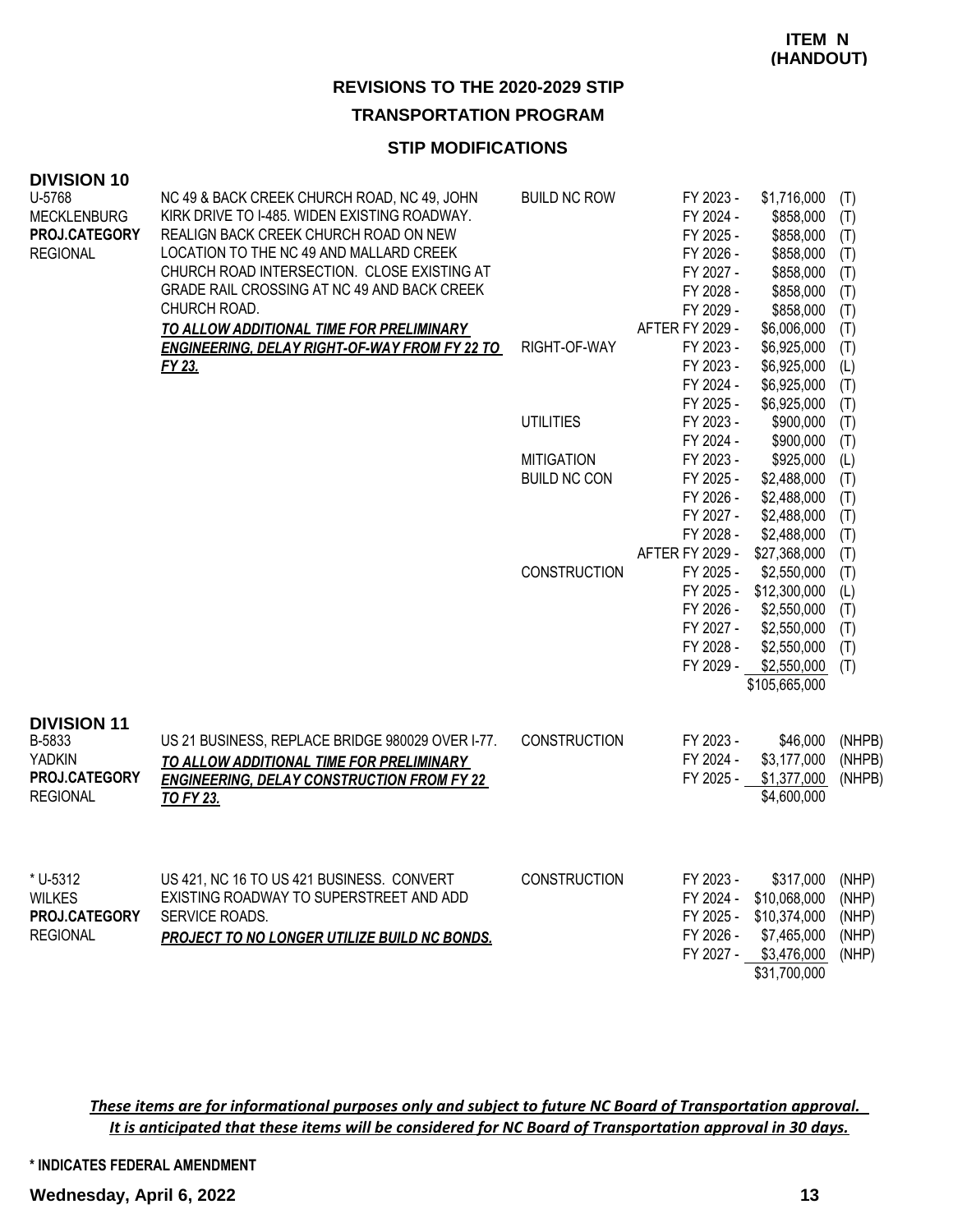#### **STIP MODIFICATIONS**

| <b>DIVISION 12</b><br>* BL-0009<br><b>IREDELL</b><br>PROJ.CATEGORY<br><b>DIVISION</b> | NC 152 (NORTH MAIN STREET), PINE STREET TO<br>NORTH MAIN PARK. CONSTRUCT PEDESTRIAN<br>IMPROVEMENTS.<br><b>ACCELERATE PRELIMINARY ENGINEERING TO FY 23,</b><br>RIGHT-OF-WAY TO FY 24, AND CONSTRUCTION TO FY<br>25 AT THE REQUEST OF THE MPO.                                 | <b>ENGINEERING</b><br>RIGHT-OF-WAY<br><b>CONSTRUCTION</b> | FY 2023 -<br>FY 2023 -<br>FY 2024 -<br>FY 2024 -<br>FY 2025 -<br>FY 2025 -                                                                                                                      | \$110,000<br>\$28,000<br>\$493,000<br>\$124,000<br>\$585,000<br>\$147,000<br>\$1,487,000                                                                                                                                            | (BGDA)<br>(L)<br>(BGDA)<br>(L)<br>(BGDA)<br>(L)                                                                                     |
|---------------------------------------------------------------------------------------|-------------------------------------------------------------------------------------------------------------------------------------------------------------------------------------------------------------------------------------------------------------------------------|-----------------------------------------------------------|-------------------------------------------------------------------------------------------------------------------------------------------------------------------------------------------------|-------------------------------------------------------------------------------------------------------------------------------------------------------------------------------------------------------------------------------------|-------------------------------------------------------------------------------------------------------------------------------------|
| * R-2307B<br><b>CATAWBA</b><br><b>IREDELL</b><br>PROJ.CATEGORY<br><b>REGIONAL</b>     | NC 150, EAST OF SR 1840 (GREENWOOD ROAD) IN<br>CATAWBA COUNTY TO WEST OF SR 1303/SR 1180<br>(PERTH ROAD/DOOLIE ROAD) IN IREDELL COUNTY.<br>WIDEN TO 4-LANES. SR 1383/SR 1180 TO US 21 IN<br>IREDELL COUNTY. WIDEN TO 6-LANES.<br>PROJECT TO NO LONGER UTILIZE BUILD NC BONDS. | <b>CONSTRUCTION</b>                                       | FY 2025 -<br>FY 2025 -<br>FY 2025 -<br>FY 2026 -<br>FY 2026 -<br>FY 2026 -<br>FY 2027 -<br>FY 2027 -<br>FY 2027 -<br>FY 2028 -<br>FY 2028 -<br>FY 2028 -<br>FY 2029 -<br>FY 2029 -<br>FY 2029 - | \$265,000<br>\$8,603,000<br>\$53,000<br>\$1,499,000<br>\$48,616,000<br>\$299,000<br>\$1,328,000<br>\$43,090,000<br>\$265,000<br>\$1,094,000<br>\$35,486,000<br>\$219,000<br>\$814,000<br>\$26,405,000<br>\$163,000<br>\$168,199,000 | (BGDA)<br>(T)<br>(S(M))<br>(BGDA)<br>(T)<br>(S(M))<br>(BGDA)<br>(T)<br>(S(M))<br>(BGDA)<br>(T)<br>(S(M))<br>(BGDA)<br>(T)<br>(S(M)) |
| * W-5212JA<br><b>IREDELL</b><br>PROJ.CATEGORY<br><b>DIVISION</b>                      | SR 1302 (PERTH ROAD), INSTALL SIGNAL AT SR 1302<br>(PERTH ROAD) AND SR 1378 (JUDAS ROAD)<br>INTERSECTION.<br><b>SEGMENT W-5212J INTO SEGMENTS A AND B.</b>                                                                                                                    | <b>CONSTRUCTION</b>                                       | FY 2022 -<br>FY 2022 -                                                                                                                                                                          | \$62,000<br>\$63,000<br>\$125,000                                                                                                                                                                                                   | (BGANY)<br>(S(M))                                                                                                                   |
| * W-5212JB<br><b>IREDELL</b><br><b>PROJ.CATEGORY</b><br><b>DIVISION</b>               | SR 1302 (PERTH ROAD), INSTALL SIGNAL AND TURN<br>LANES AT SR 1302 (CORNELIUS ROAD) AND SR 1303<br>(PERTH ROAD) INTERSECTION.<br><b>SEGMENT W-5212J INTO SEGMENTS A AND B.</b>                                                                                                 | <b>CONSTRUCTION</b>                                       | FY 2022 -<br>FY 2022 -<br>FY 2023 -<br>FY 2023 -                                                                                                                                                | \$8,000<br>\$8,000<br>\$783,000<br>\$782,000<br>\$1,581,000                                                                                                                                                                         | (BGANY)<br>(S(M))<br>(BGANY)<br>(S(M))                                                                                              |

*These items are for informational purposes only and subject to future NC Board of Transportation approval. It is anticipated that these items will be considered for NC Board of Transportation approval in 30 days.*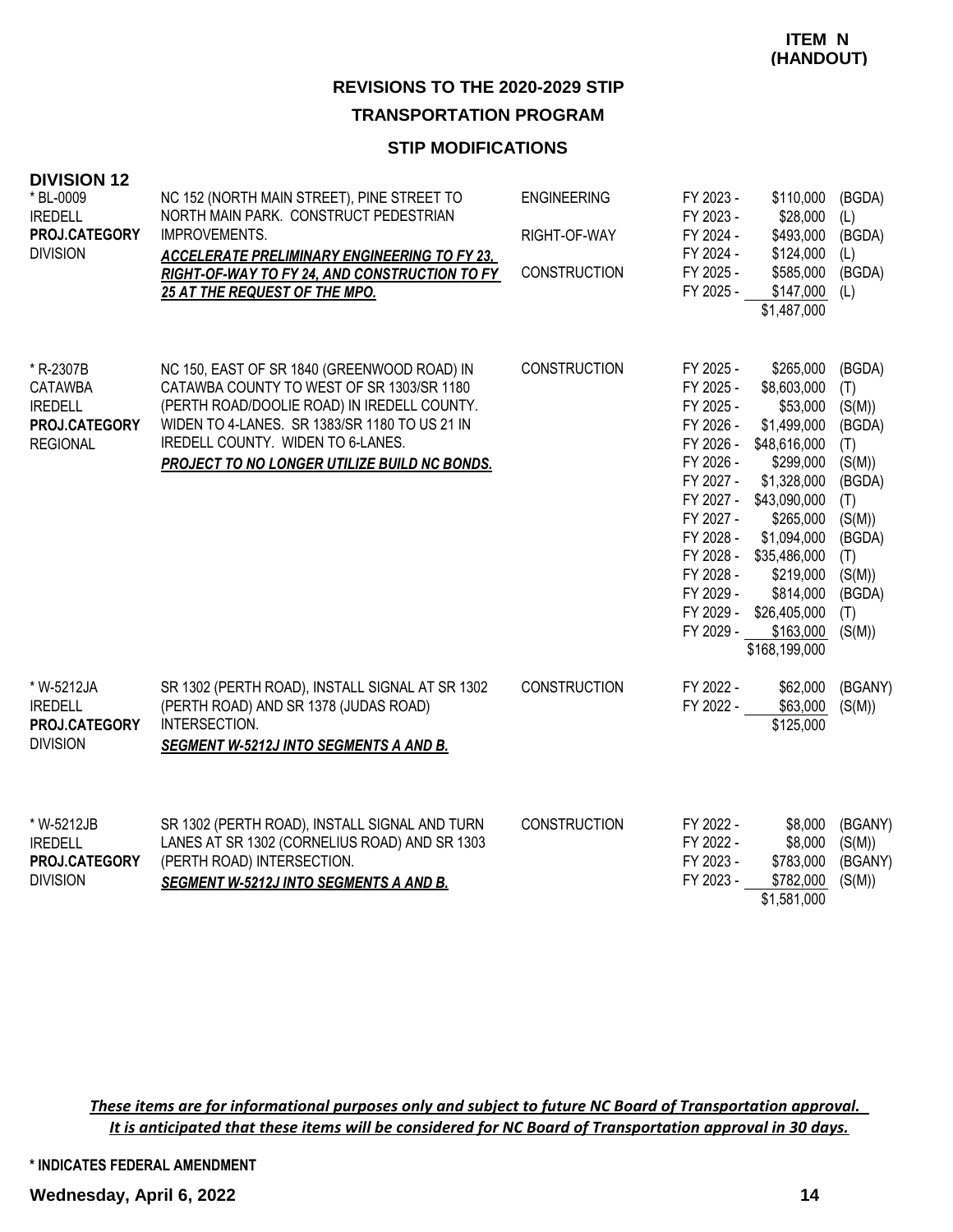#### **STIP MODIFICATIONS**

| <b>DIVISION 13</b><br>BL-0001<br><b>BURKE</b><br><b>PROJ.CATEGORY</b><br><b>DIVISION</b> | MAIN AVENUE EAST, 2ND STREET SE TO US 70.<br>CONSTRUCT PEDESTRIAN IMPROVEMENTS.<br>TO ALLOW ADDITIONAL TIME FOR PRELIMINARY<br><b>ENGINEERING, DELAY RIGHT-OF-WAY FROM FY 22 TO</b><br>FY 23.                                                                                                                                                                                        | <b>ENGINEERING</b><br>RIGHT-OF-WAY<br><b>CONSTRUCTION</b> | FY 2022 -<br>FY 2022 -<br>FY 2023 -<br>FY 2023 -<br>FY 2023 -<br>FY 2023 - | \$64,000<br>\$16,000<br>\$80,000<br>\$20,000<br>\$272,000<br>\$68,000<br>\$520,000 | (BGDA)<br>(L)<br>(BGDA)<br>(L)<br>(BGDA)<br>(L) |
|------------------------------------------------------------------------------------------|--------------------------------------------------------------------------------------------------------------------------------------------------------------------------------------------------------------------------------------------------------------------------------------------------------------------------------------------------------------------------------------|-----------------------------------------------------------|----------------------------------------------------------------------------|------------------------------------------------------------------------------------|-------------------------------------------------|
| EB-5827<br><b>BURKE</b><br><b>PROJ.CATEGORY</b><br><b>DIVISION</b>                       | FONTA FLORA TRAIL, FONTA FLORA STATE TRAIL,<br>INTERSECTION OF LAUREL RIDGE COURT AND NORTH<br>POWERHOUSE ROAD TO THE PROPOSED HARRIS<br>WHISNANT TRAILHEAD AT THE INTERSECTION OF<br>HARRY WHISNANT ROAD AND COBB ROAD.<br>CONSTRUCT BICYCLE AND PEDESTRIAN FACILITY.<br>TO ALLOW ADDITIONAL TIME FOR PRELIMINARY<br><b>ENGINEERING. DELAY RIGHT-OF-WAY FROM FY 22 TO</b><br>FY 23. | RIGHT-OF-WAY                                              | FY 2023 -<br>FY 2023 -                                                     | \$410,000<br>\$216,000<br>\$626,000                                                | (BGDA)<br>(L)                                   |
| * I-2513AB<br><b>BUNCOMBE</b><br><b>PROJ.CATEGORY</b><br><b>REGIONAL</b>                 | I-26, I-40, I-26/I-40 AND I-40/US 19/23 (SMOKEY PARK<br>HIGHWAY) INTERCHANGES. CONSTRUCT THE<br>FOLLOWING IMPROVEMENTS: WIDEN I-40<br>EASTBOUND TO I-26 EASTBOUND RAMP, WIDEN I-26<br>WESTBOUND BETWEEN I-40 RAMPS, CONSTRUCT<br>NEW I-40 WESTBOUND TO US 19/23 (SMOKEY PARK<br>HIGHWAY) NORTHBOUND RAMP.<br><b>COST INCREASE EXCEEDING \$2 MILLION AND 25%</b><br>THRESHOLDS.       | RIGHT-OF-WAY<br><b>CONSTRUCTION</b>                       | FY 2022 -<br>FY 2023 -<br>FY 2024 -<br>FY 2025 -                           | \$3,400,000<br>\$6,733,000<br>\$6,733,000<br>\$6,734,000<br>\$23,600,000           | (NHP)<br>(NHP)<br>(NHP)<br>(NHP)                |

*These items are for informational purposes only and subject to future NC Board of Transportation approval. It is anticipated that these items will be considered for NC Board of Transportation approval in 30 days.*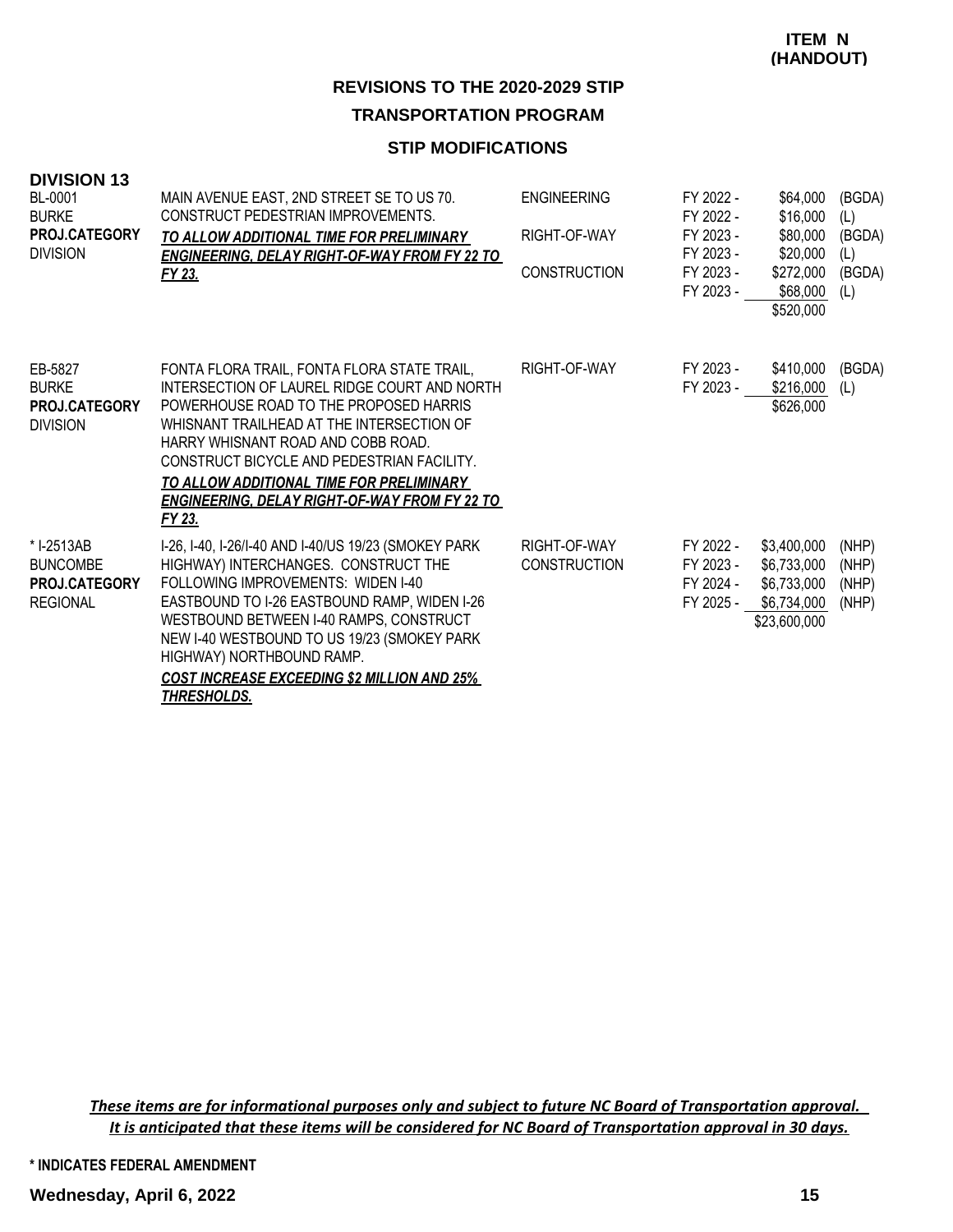#### **STIP MODIFICATIONS**

| <b>DIVISION 13</b>   |                                                    |                     |                        |                             |            |
|----------------------|----------------------------------------------------|---------------------|------------------------|-----------------------------|------------|
| * I-2513AC           | I-26/I-240, NORTH OF I-40 TO SR 3548 (HAYWOOD      | <b>BUILD NC ROW</b> | FY 2022 -              | \$901,000                   | (T)        |
| <b>BUNCOMBE</b>      | ROAD). WIDEN TO SIX LANE FREEWAY.                  |                     | FY 2023 -              | \$901,000                   | (T)        |
| PROJ.CATEGORY        | <b>COST INCREASE EXCEEDING \$2 MILLION AND 25%</b> |                     | FY 2024 -              | \$901,000                   | (T)        |
| <b>REGIONAL</b>      | <b>THRESHOLDS.</b>                                 |                     | FY 2025 -              | \$901,000                   | (T)        |
|                      |                                                    |                     | FY 2026 -              | \$901,000                   | (T)        |
|                      |                                                    |                     | FY 2027 -              | \$901,000                   | (T)        |
|                      |                                                    |                     | FY 2028 -              | \$901,000                   | (T)        |
|                      |                                                    |                     | FY 2029 -              | \$901,000                   | (T)        |
|                      |                                                    |                     | <b>AFTER FY 2029 -</b> | \$6,307,000                 | (T)        |
|                      |                                                    | RIGHT-OF-WAY        | FY 2022 -<br>FY 2023 - | \$6,325,000                 | (T)        |
|                      |                                                    |                     | FY 2024 -              | \$12,650,000<br>\$6,325,000 | (T)        |
|                      |                                                    | <b>UTILITIES</b>    | FY 2022 -              | \$1,500,000                 | (T)<br>(T) |
|                      |                                                    |                     | FY 2023 -              | \$1,500,000                 | (T)        |
|                      |                                                    | <b>CONSTRUCTION</b> | FY 2024 -              | \$13,228,000                | (T)        |
|                      |                                                    |                     | FY 2025 -              | \$46,576,000                | (T)        |
|                      |                                                    |                     | FY 2026 -              | \$42,712,000                | (T)        |
|                      |                                                    |                     | FY 2027 -              | \$36,299,000                | (T)        |
|                      |                                                    |                     |                        | FY 2028 - \$27,185,000      | (T)        |
|                      |                                                    |                     |                        | \$207,815,000               |            |
|                      |                                                    |                     |                        |                             |            |
| <b>DIVISION 14</b>   |                                                    |                     |                        |                             |            |
| EB-5858              | BREVARD, CONSTRUCT BICYCLE AND PEDESTRIAN          | <b>ENGINEERING</b>  | FY 2022 -              | \$630,000                   | (TA5200)   |
| <b>TRANSYLVANIA</b>  | BRIDGE FROM CITY OF BREVARD EXISTING SHARED        |                     | FY 2022 -              | \$158,000                   | (L)        |
| PROJ.CATEGORY        | USE PATH ACROSS DAVIDSON RIVER.                    | RIGHT-OF-WAY        | FY 2022 -              | \$78,000                    | (TA5200)   |
| <b>DIVISION</b>      | <b>ACCELERATE RIGHT-OF-WAY FROM FY 23 TO FY 22</b> |                     | FY 2022 -              | \$19,000                    | (L)        |
|                      | <b>AT THE REQUEST OF THE DIVISION.</b>             | <b>CONSTRUCTION</b> | FY 2024 -              | \$412,000                   | (TA5200)   |
|                      |                                                    |                     | FY 2024 -              | \$103,000                   | (L)        |
|                      |                                                    |                     |                        | \$1,400,000                 |            |
|                      |                                                    |                     |                        |                             |            |
|                      |                                                    |                     |                        |                             |            |
| * HB-0005            | 1-40, REPLACE BRIDGES 430205 AND 430208 OVER SR    | RIGHT-OF-WAY        | FY 2024 -              | \$2,000,000                 | (BFP)      |
| <b>HAYWOOD</b>       | 1364 (COLEMAN MOUNTAIN ROAD).                      | <b>CONSTRUCTION</b> | FY 2027 -              | \$4,700,000                 | (BFP)      |
| PROJ.CATEGORY        | PROGRAMMED TO REFLECT LATEST BRIDGE                |                     | FY 2028 -              | \$4,700,000                 | (BFP)      |
| <b>STATEWIDE</b>     | PRIORITIZATION.                                    |                     |                        | \$11,400,000                |            |
|                      |                                                    |                     |                        |                             |            |
|                      |                                                    |                     |                        |                             |            |
|                      |                                                    |                     |                        |                             |            |
| * HB-0006            | US 74, REPLACE BRIDGE 430126 OVER I-40.            | RIGHT-OF-WAY        | FY 2024 -              | \$1,000,000                 | (BFP)      |
| <b>HAYWOOD</b>       | PROGRAMMED TO REFLECT LATEST BRIDGE                | <b>CONSTRUCTION</b> | FY 2027 -              | \$4,500,000                 | (BFP)      |
| <b>PROJ.CATEGORY</b> | <b>PRIORITIZATION.</b>                             |                     | FY 2028 -              | \$4,500,000                 | (BFP)      |
| <b>STATEWIDE</b>     |                                                    |                     |                        | \$10,000,000                |            |

*These items are for informational purposes only and subject to future NC Board of Transportation approval. It is anticipated that these items will be considered for NC Board of Transportation approval in 30 days.*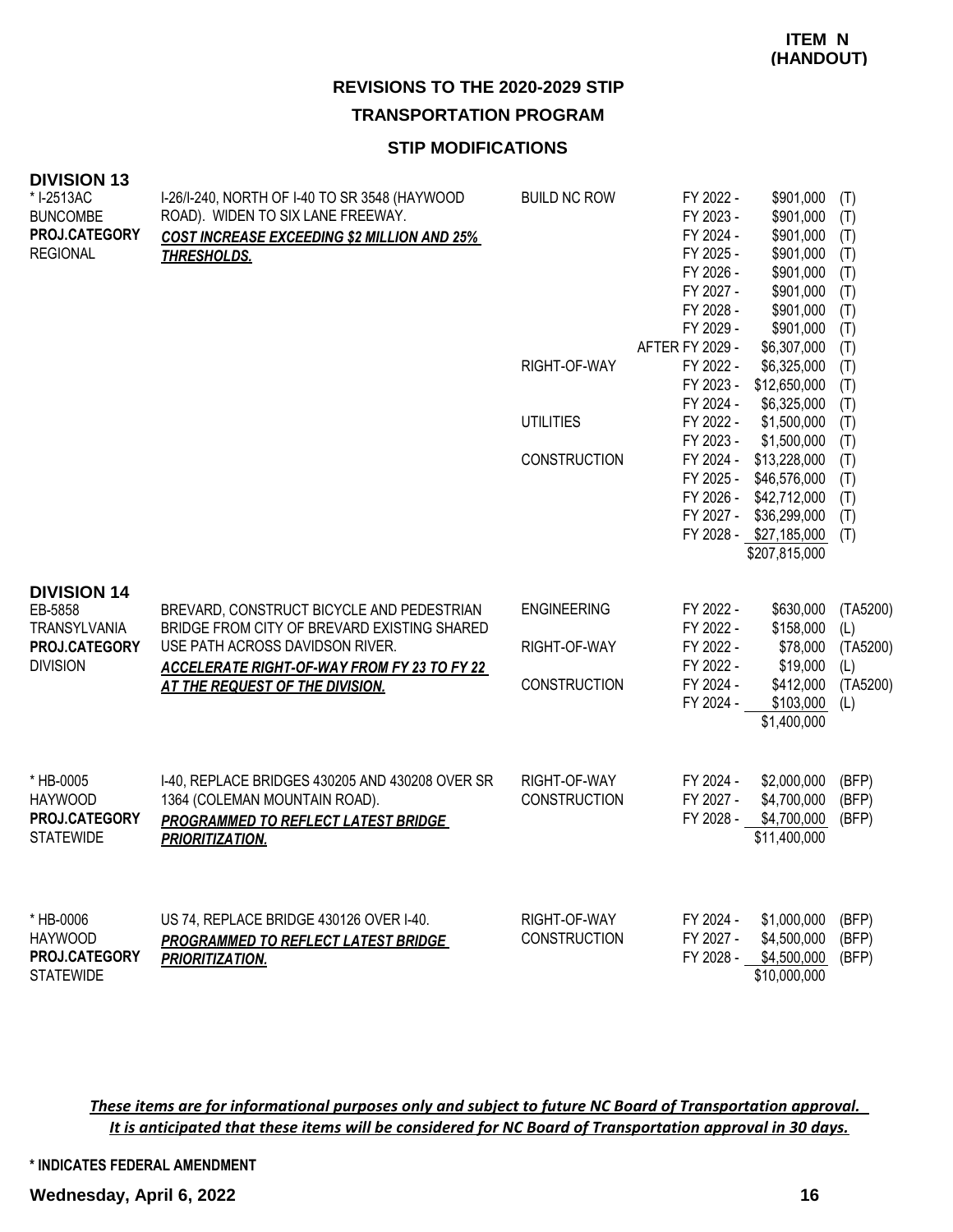# **REVISIONS TO THE 2020-2029 STIP**

# **TRANSPORTATION PROGRAM**

# **STIP MODIFICATIONS**

| <b>DIVISION 14</b>                  |  |
|-------------------------------------|--|
| $\overline{110}$ $\overline{00110}$ |  |

| ---------            |                                                   |                     |           |          |        |
|----------------------|---------------------------------------------------|---------------------|-----------|----------|--------|
| <b>HS-2014C</b>      | VARIOUS, INSTALL SNOWPLOWABLE MARKERS AND         | <b>CONSTRUCTION</b> | FY 2022 - | \$1,000  | (HSIP) |
| <b>HAYWOOD</b>       | PAVEMENT MARKINGS FOR WRONG WAY RAMP              |                     | FY 2023 - | \$49,000 | (HSIP) |
| <b>HENDERSON</b>     | ARROWS ON VARIOUS FREEWAY RAMPS.                  |                     |           | \$50,000 |        |
| MACON                | TO ALLOW ADDITIONAL TIME FOR PRELIMINARY          |                     |           |          |        |
| <b>POLK</b>          | <b>ENGINEERING. DELAY CONSTRUCTION FROM FY 21</b> |                     |           |          |        |
| <b>SWAIN</b>         | TO FY 22.                                         |                     |           |          |        |
| <b>PROJ.CATEGORY</b> |                                                   |                     |           |          |        |
| <b>STATEWIDE</b>     |                                                   |                     |           |          |        |
|                      |                                                   |                     |           |          |        |
|                      |                                                   |                     |           |          |        |
|                      |                                                   |                     |           |          |        |

| <b>STATEWIDE</b><br>* TA-6665<br><b>STATEWIDE</b><br><b>PROJ.CATEGORY</b><br>PUBLIC TRANS | STATEWIDE, 5311 CAPITAL PROJECTS FOR RURAL<br>AREAS<br>ADD FUNDING IN FY 23 AT THE REQUEST OF THE<br><b>INTEGRATED MOBILITY DIVISION.</b> | CAPITAL                           | FY 2023 -<br>FY 2023 -<br>FY 2023 -                                                     | \$2,991,000<br>\$1,430,000<br>\$9,887,000<br>\$14,308,000                                              | (S)<br>(L)<br>(5311)                                   |
|-------------------------------------------------------------------------------------------|-------------------------------------------------------------------------------------------------------------------------------------------|-----------------------------------|-----------------------------------------------------------------------------------------|--------------------------------------------------------------------------------------------------------|--------------------------------------------------------|
| * TC-0018<br><b>STATEWIDE</b><br><b>PROJ.CATEGORY</b><br>PUBLIC TRANS                     | NCDOT, 5310 CAPITAL PROJECTS FOR RURAL<br>ADD FUNDING IN FY 23 AT THE REQUEST OF THE<br><b>INTEGRATED MOBILITY DIVISION.</b>              | CAPITAL                           | FY 2022 -<br>FY 2022 -<br>FY 2022 -<br>FY 2023 -<br>FY 2023 -<br>FY 2023 -              | \$341,000<br>\$364,000<br>\$275,000<br>\$360,000<br>\$404,000<br>\$2,929,000<br>\$4,673,000            | (S)<br>(L)<br>(5310)<br>(S)<br>(L)<br>(5310)           |
| * TC-0020<br><b>STATEWIDE</b><br><b>PROJ.CATEGORY</b><br>PUBLIC TRANS                     | NCDOT, 5339 SMALL URBAN<br>ADD FUNDING IN FY 23 AT THE REQUEST OF THE<br><b>INTEGRATED MOBILITY DIVISION.</b>                             | <b>PLANNING</b><br><b>CAPITAL</b> | FY 2022 -<br>FY 2022 -<br>FY 2022 -<br>FY 2022 -<br>FY 2023 -<br>FY 2023 -<br>FY 2023 - | \$273,000<br>\$219,000<br>\$219,000<br>\$1,747,000<br>\$60,000<br>\$60,000<br>\$479,000<br>\$3,057,000 | (STBG)<br>(S)<br>(L)<br>(5339)<br>(S)<br>(L)<br>(5339) |

*These items are for informational purposes only and subject to future NC Board of Transportation approval. It is anticipated that these items will be considered for NC Board of Transportation approval in 30 days.*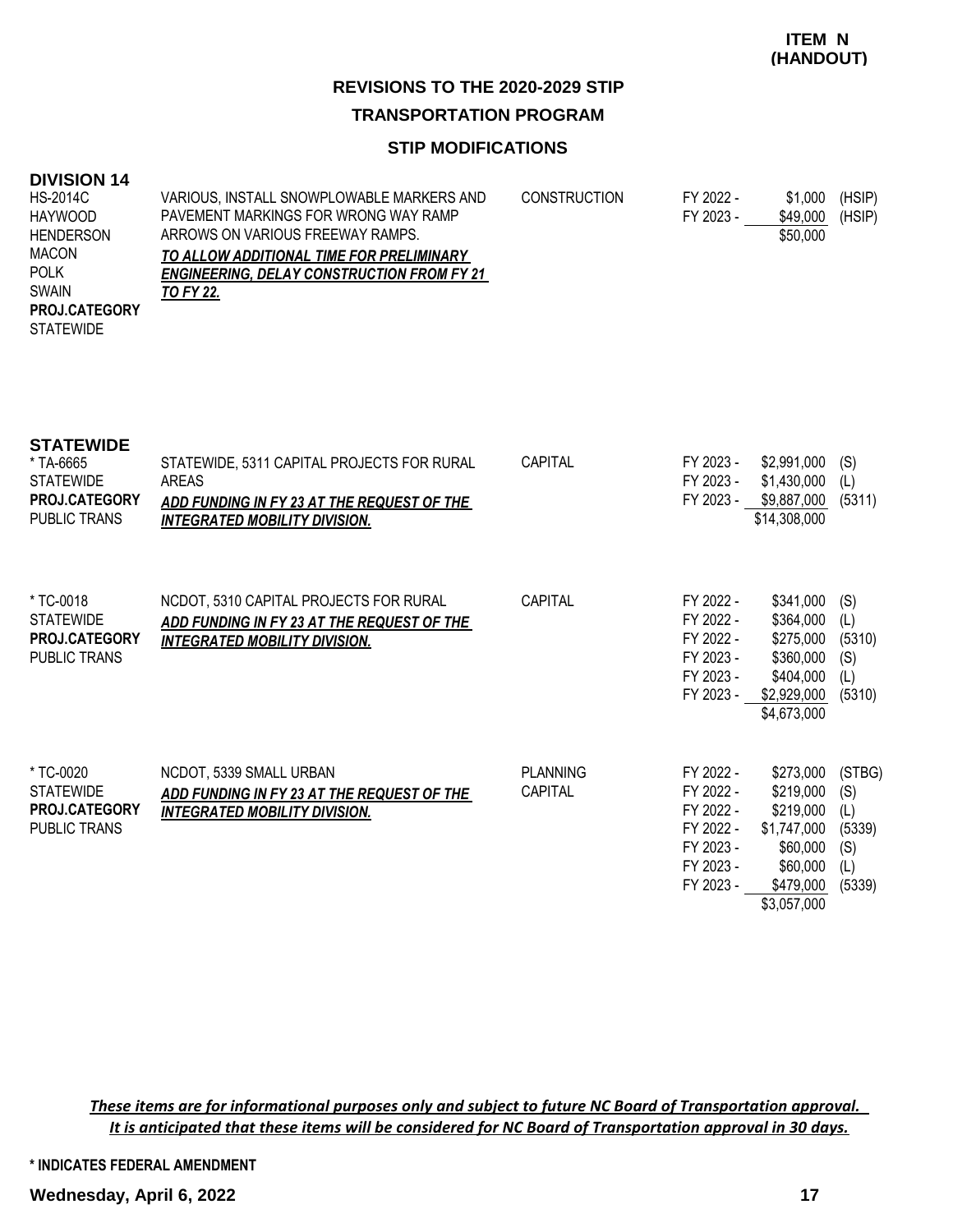# **STIP MODIFICATIONS**

| <b>STATEWIDE</b><br>* TC-0021<br><b>STATEWIDE</b><br>PROJ.CATEGORY<br><b>PUBLIC TRANS</b> | NCDOT, 5339 STATEWIDE RURAL<br><b>ADD FUNDING IN FY 23 AT THE REQUEST OF THE</b><br><b>INTEGRATED MOBILITY DIVISION.</b>                        | <b>CAPITAL</b>        | FY 2022 -<br>FY 2022 -<br>FY 2022 -<br>FY 2023 -<br>FY 2023 -<br>FY 2023 - | \$567,000<br>\$567,000<br>\$4,536,000<br>\$210,000<br>\$210,000<br>\$1,684,000<br>\$7,774,000                  | (S)<br>(L)<br>(5339)<br>(S)<br>(L)<br>(5339) |
|-------------------------------------------------------------------------------------------|-------------------------------------------------------------------------------------------------------------------------------------------------|-----------------------|----------------------------------------------------------------------------|----------------------------------------------------------------------------------------------------------------|----------------------------------------------|
| * TG-0006<br><b>STATEWIDE</b><br>PROJ.CATEGORY<br>PUBLIC TRANS                            | STATEWIDE, 5307 CAPITAL FUNDS FOR FTA GRANT.<br>ADD FUNDING IN FY 23 AT THE REQUEST OF THE<br><b>INTEGRATED MOBILITY DIVISION.</b>              | <b>CAPITAL</b>        | FY 2023 -<br>FY 2023 -                                                     | \$52,000<br>\$207,000<br>\$259,000                                                                             | (L)<br>(5307)                                |
| * TM-0020<br><b>STATEWIDE</b><br>PROJ.CATEGORY<br><b>PUBLIC TRANS</b>                     | STATEWIDE, 5307 OPERATING FUNDS<br>ADD FUNDING IN FY 23 AT THE REQUEST OF THE<br><b>INTEGRATED MOBILITY DIVISION.</b>                           | <b>OPERATIONS</b>     | FY 2023 -<br>FY 2023 -                                                     | \$1,073,000<br>\$1,073,000<br>\$2,146,000                                                                      | (L)<br>(5307)                                |
| * TM-0027<br><b>STATEWIDE</b><br>PROJ.CATEGORY<br>PUBLIC TRANS                            | NCDOT, 5311 ADMINISTRATIVE FUNDS FOR FTA<br><b>GRANTS</b><br>ADD FUNDING IN FY 23 AT THE REQUEST OF THE<br><b>INTEGRATED MOBILITY DIVISION.</b> | <b>ADMINISTRATIVE</b> | FY 2022 -<br>FY 2022 -<br>FY 2022 -<br>FY 2023 -<br>FY 2023 -              | \$896,000<br>\$7,680,000<br>\$14,330,000<br>\$988,000<br>\$2,868,000<br>FY 2023 - \$15,428,000<br>\$42,190,000 | (S)<br>(L)<br>(5311)<br>(S)<br>(L)<br>(5311) |
| * TM-0028<br><b>STATEWIDE</b><br>PROJ.CATEGORY<br>PUBLIC TRANS                            | NCDOT, 5311 OPERATING FUNDS FOR FTA GRANTS<br>ADD FUNDING IN FY 23 AT THE REQUEST OF THE<br><b>INTEGRATED MOBILITY DIVISION.</b>                | <b>OPERATIONS</b>     | FY 2022 -<br>FY 2022 -<br>FY 2023 -<br>FY 2023 -                           | \$817,000<br>\$817,000<br>\$647,000<br>\$647,000<br>\$2,928,000                                                | (L)<br>(5311)<br>(L)<br>(5311)               |

*These items are for informational purposes only and subject to future NC Board of Transportation approval. It is anticipated that these items will be considered for NC Board of Transportation approval in 30 days.*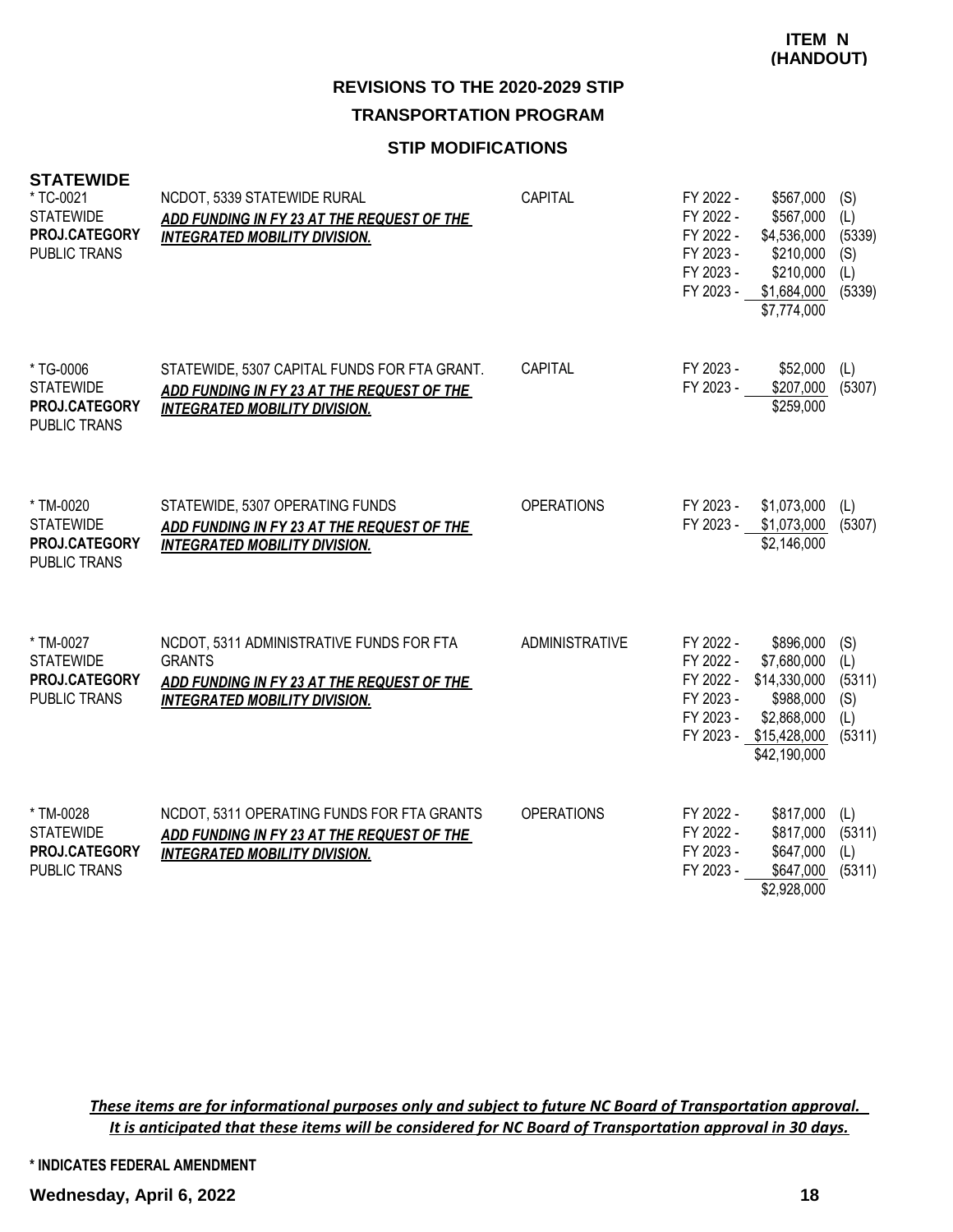## **STIP MODIFICATIONS**

| <b>STATEWIDE</b><br>* TM-0031<br><b>STATEWIDE</b><br><b>PROJ.CATEGORY</b><br><b>PUBLIC TRANS</b> | NCDOT, RTAP STATEWIDE FUNDS FOR FTA GRANTS<br>ADD FUNDING IN FY 23 AT THE REQUEST OF THE<br><b>INTEGRATED MOBILITY DIVISION.</b>                           | <b>ADMINISTRATIVE</b> | FY 2022 -<br>FY 2023 - | \$280,000<br>\$698,000<br>\$978,000                                   | (RTAP)<br>(RTAP)        |
|--------------------------------------------------------------------------------------------------|------------------------------------------------------------------------------------------------------------------------------------------------------------|-----------------------|------------------------|-----------------------------------------------------------------------|-------------------------|
| * TM-0032<br><b>STATEWIDE</b><br><b>PROJ.CATEGORY</b><br><b>PUBLIC TRANS</b>                     | NCDOT, 5311(F) INTERCITY BUS FUNDS FOR FTA<br><b>GRANTS</b><br><u>ADD FUNDING IN FY 23 AT THE REQUEST OF THE </u><br><b>INTEGRATED MOBILITY DIVISION.</b>  | <b>OPERATIONS</b>     | FY 2022 -<br>FY 2023 - | \$4,227,000<br>\$12,607,000<br>FY 2023 - \$12,607,000<br>\$29,441,000 | (5311)<br>(L)<br>(5311) |
| *TO-0004<br><b>STATEWIDE</b><br><b>PROJ.CATEGORY</b><br><b>PUBLIC TRANS</b>                      | STATEWIDE, SYSTEM SAFETY OVERSIGHT GRANT<br>FOR NCDOT RAIL DIVISION.<br>ADD FUNDING IN FY 23 AT THE REQUEST OF THE<br><b>INTEGRATED MOBILITY DIVISION.</b> | <b>CAPITAL</b>        | FY 2023 -<br>FY 2023 - | \$88,000<br>\$352,000<br>\$440,000                                    | (S)<br>(L)              |
| *TQ-6954<br><b>STATEWIDE</b><br><b>PROJ.CATEGORY</b><br><b>PUBLIC TRANS</b>                      | STATEWIDE, 5310 OPERATING PROJECTS FOR RURAL<br>AREAS<br>ADD FUNDING IN FY 23 AT THE REQUEST OF THE<br>INTEGRATED MOBILITY DIVISION.                       | <b>OPERATIONS</b>     | FY 2023 -<br>FY 2023 - | \$2,137,000<br>\$2,138,000<br>\$4,275,000                             | (L)<br>(5310)           |

#### **STIP DELETIONS**

| <b>DIVISION 4</b>    |                                                  |                     |           |           |         |
|----------------------|--------------------------------------------------|---------------------|-----------|-----------|---------|
| * I-6046A            | US 64 (FUTURE I-87), SR 1603 (OLD CARRIAGE ROAD) | <b>CONSTRUCTION</b> | FY 2022 - | \$81.000  | (NHPIM) |
| EDGECOMBE            | TO SR 1225 (KINGSBORO ROAD). REHABILITATE        |                     | FY 2023 - | \$519,000 | (NHPIM) |
| <b>NASH</b>          | BRIDGE 630162, 630209, 630210, 630216, 630217,   |                     |           | \$600,000 |         |
| <b>PROJ.CATEGORY</b> | 630172, 630176, 320135, 320138.                  |                     |           |           |         |
| STATEWIDE            | DELETE. WORK TO BE ACCOMPLISHED UNDER I-6046.    |                     |           |           |         |

*These items are for informational purposes only and subject to future NC Board of Transportation approval. It is anticipated that these items will be considered for NC Board of Transportation approval in 30 days.*